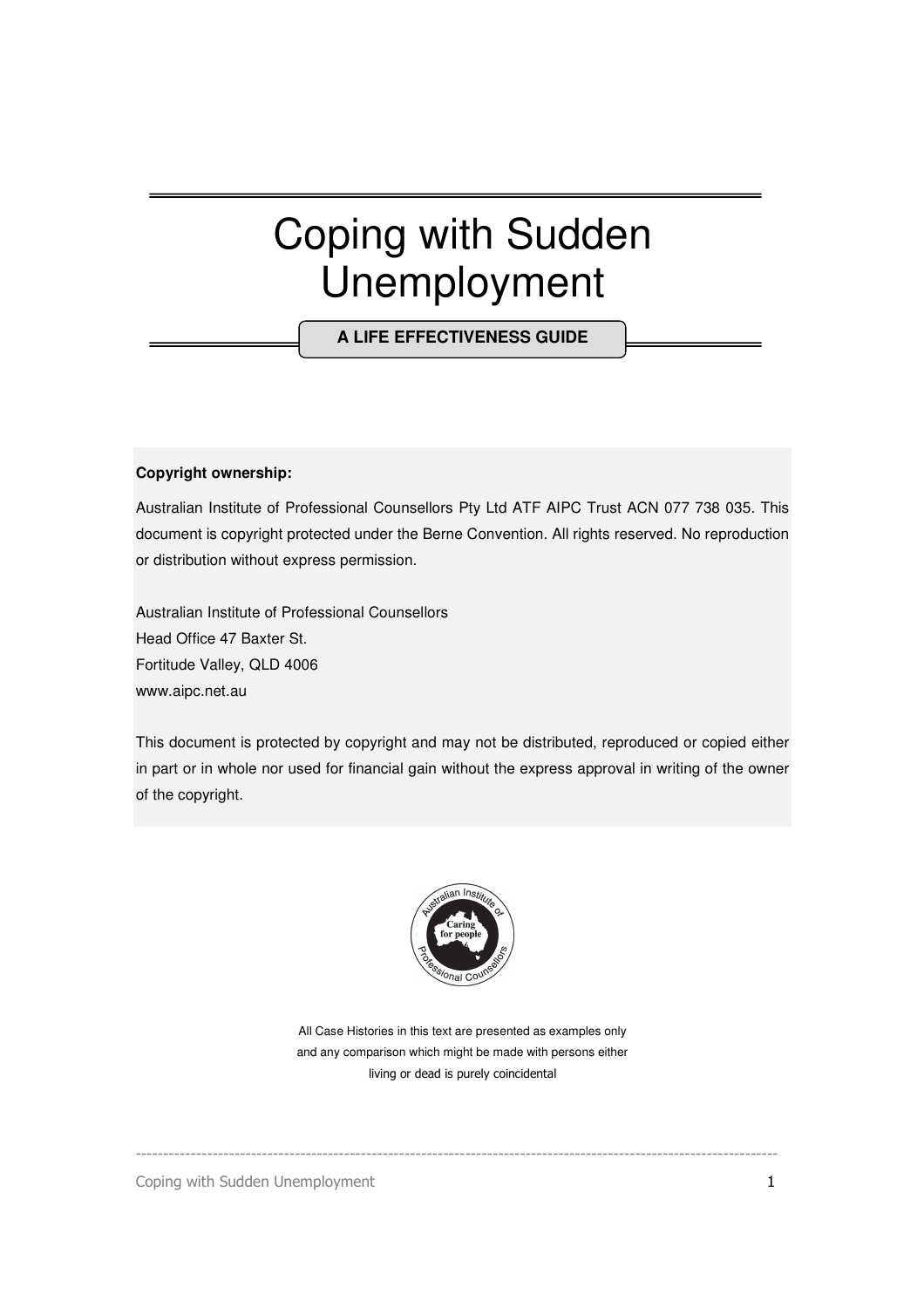# **Coping with Sudden** Unemployment

A LIFE EFFECTIVENESS GUIDE

#### **CONTENTS**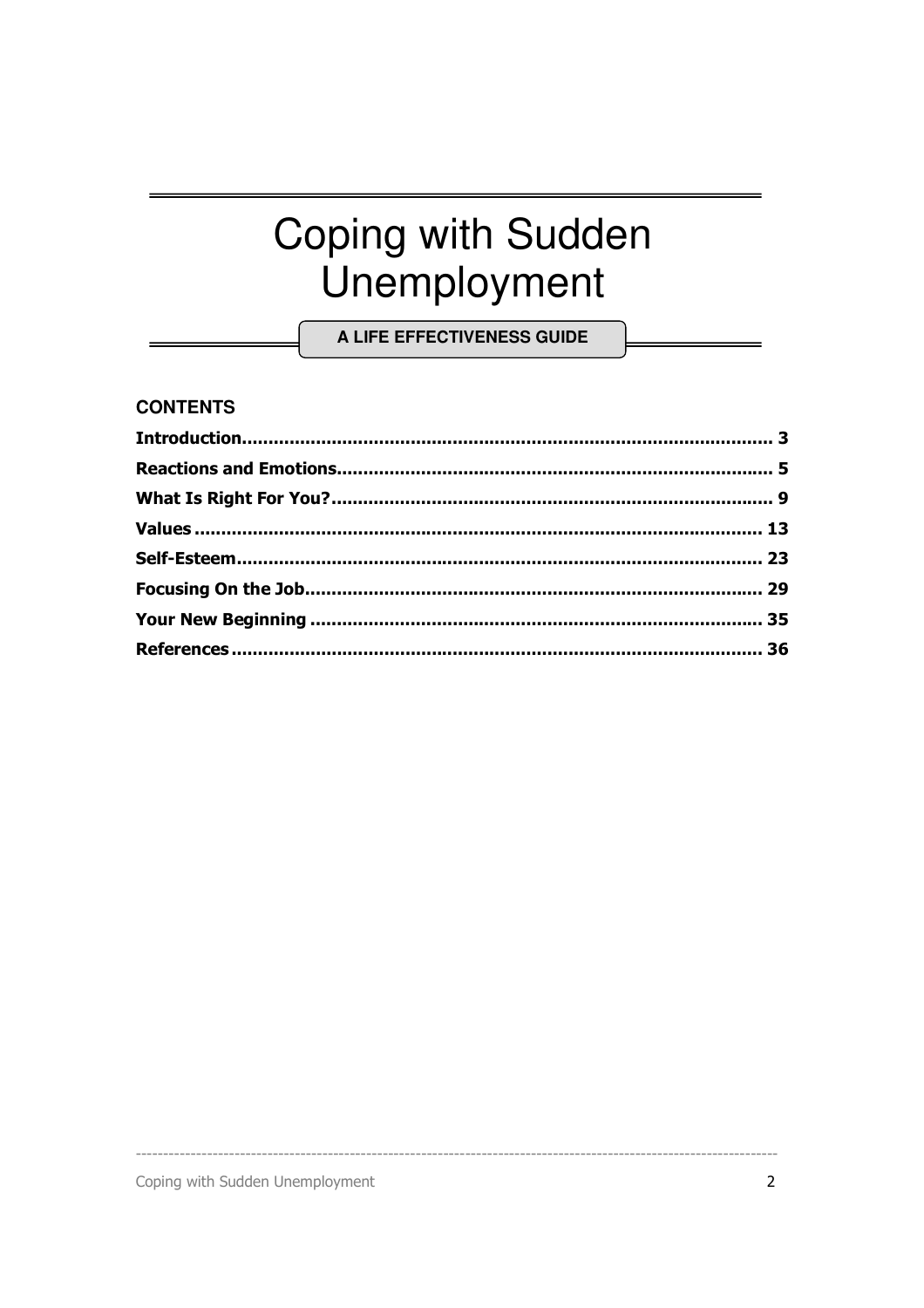# Introduction

 Unfortunately 'organisational restructuring' and 'downsizing' are common events in today's workplace. For those individuals who suddenly lose their job, financial pressures can be overwhelming. Most support individuals receive focus on supporting the individual financially. However even under the best conditions where someone has ample savings and decent job prospects, suddenly losing a job is an emotional ride.

The emotional stress which individuals and their families experience is the least thought about effect of unemployment. For many people work is a central component to their identity. When their employment status changes, so too can their self identity. This together with the financial strain can be a very stressful and negative time.

If you have recently lost your job, you might need to focus on two issues. Firstly you need to look at your financial situation. You may need to rewrite your budget, apply for assistance, and talk to your bank manager or a financial advisor. Once you have initiated this, you then need to focus some time and energy on the emotional stress you are experiencing. You do this for two reasons:

- 1. You are currently experiencing change. Change can be difficult to deal with when it is planned, however in situations such as sudden unemployment, your stress levels and emotions can skyrocket.
- 2. You are starting a transition period. Transitions can either be negative or positive experiences. If you are proactive in your transition, you are more likely to have a positive experience with a more successful outcome.

Let's start by looking at the three stages of your transition.

Transitions involve an 'End' of one situation (your previous job); a 'Neutral Zone' where you adjust and prepare for the 'New Beginning' (your new job). (Bridges, 1998).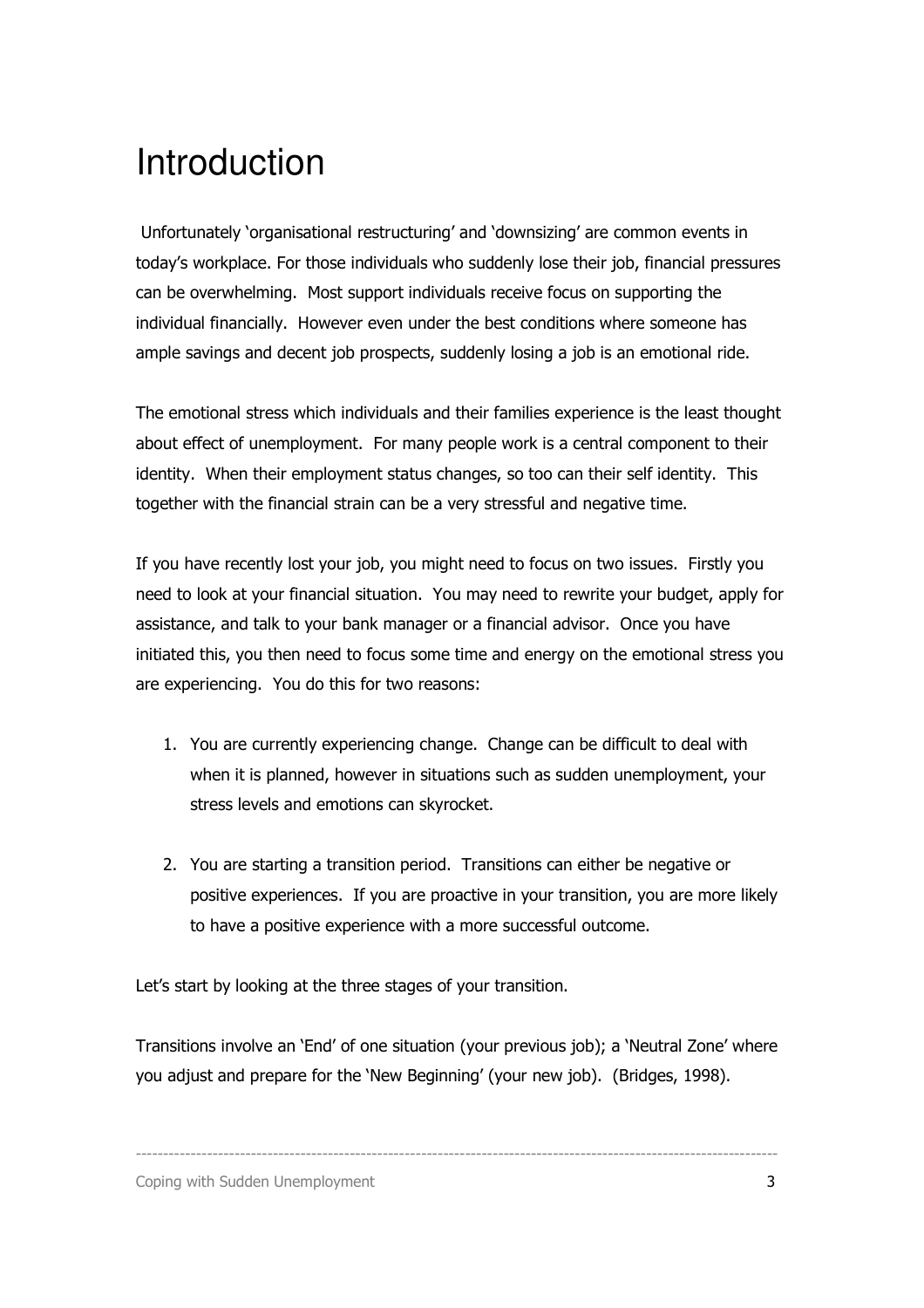

This booklet assists you in the first two stages of your transition. By using a strengthbased focus, you will be using a combination of self-assessment, reflection activities and goal -setting to lay the foundations to begin the search for your new career.

This booklet is divided into five sections:

- Section 1: Reactions and emotions
- Section 2: What is right for you?
- Section 3: Self-esteem
- Section 4: Focusing on the job
- Section 5: Your new beginning

When working through this booklet there are no right or wrong answers as you are the expert on your own feelings and needs. However, the more time and effort you give to the activities the more you will gain from them.

---------------------------------------------------------------------------------------------------------------------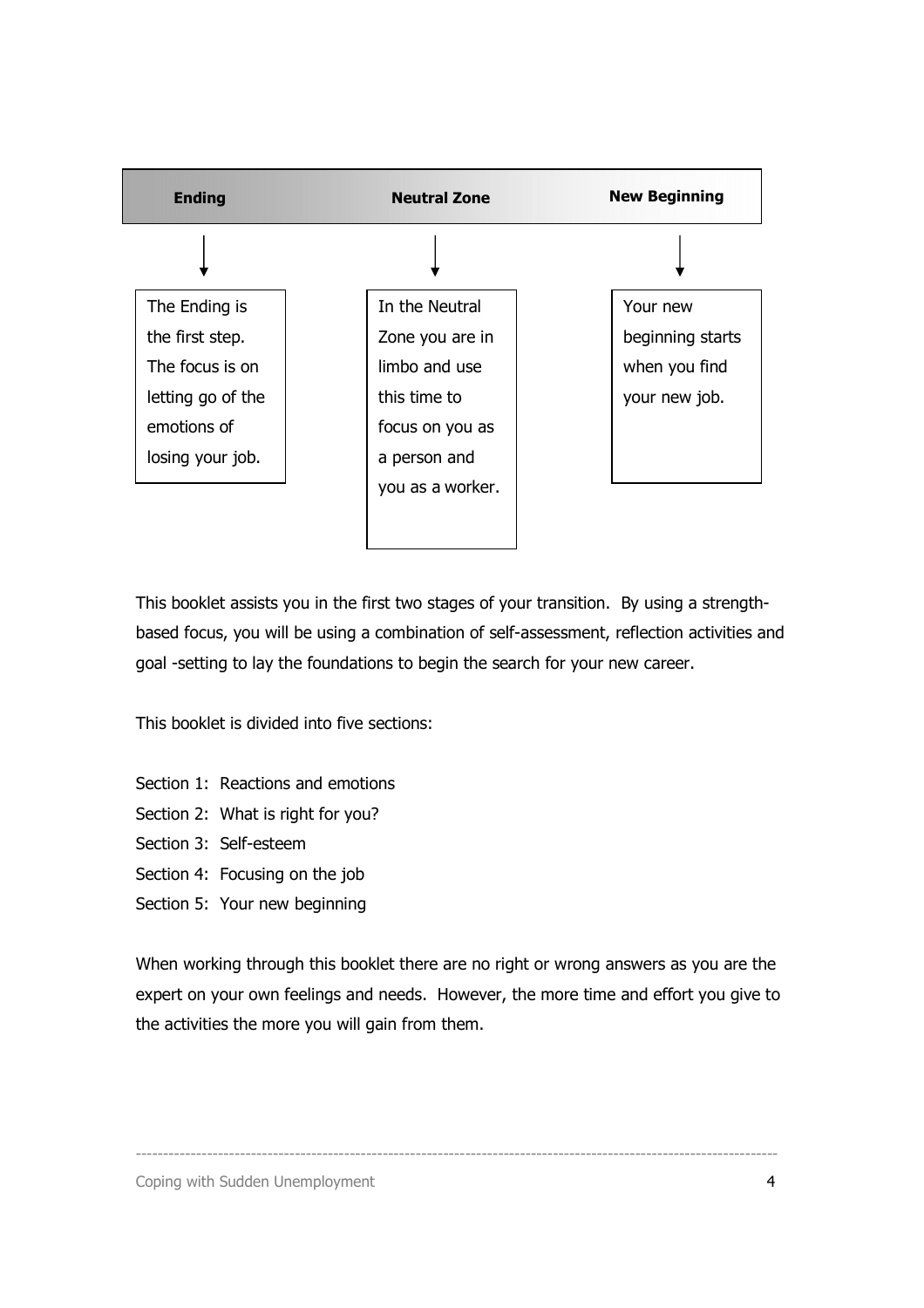# Reactions and Emotions

Every situation we encounter evokes a reaction and emotions. This usually only becomes a problem when the reactions and emotions we experience are unpleasant. In this first section you will be focusing on your experience of being suddenly unemployed by addressing the following four points:

- 1. Acknowledge that you are experiencing strong and sometimes unpleasant reactions and emotions
- 2. Identify what these reactions and emotions are
- 3. Accept that these are natural reactions and emotions
- 4. Commit to the idea that these reactions and emotions will not allow you to wallow in the one spot.

#### Reactions

At the point where you were told that your current job was no longer available, it is highly likely that you reacted in one of the following four ways:

# • Disbelief

Retrenched? How could they? I won't allow it. I've given the last five years of my life to this organisation. I'll go over your head and discuss this with the boss! Your reaction is to refuse to accept the situation.

#### • Escape

Shock! I don't believe it! I'm getting out of here. I cannot tolerate what is occurring, so I'll escape from the situation and leave. Flight.

#### • Euphoria

That's all right. I understand. I will agree with whatever you say. I've always done so in the past. You are probably so highly geared you will agree with anything. After all, the boss will look after you as he has done in the past. Keep agreeing and all will be well. Regrettably, it won't be, and you must accept the facts.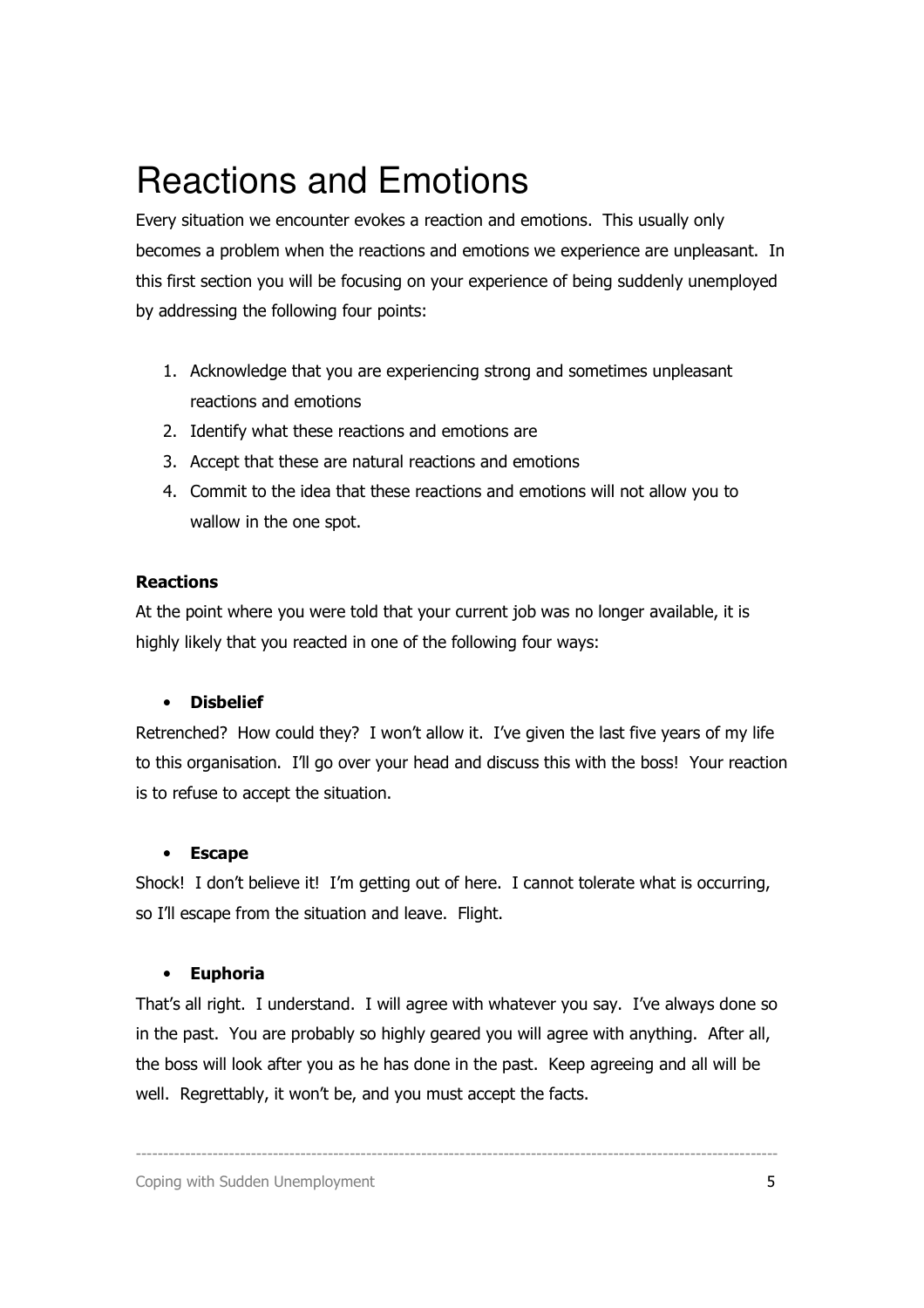## • Violence

You can feel it building up inside you. You want to punch the manager in the mouth. You aren't really listening to what he/she is saying, but if you hit him/her or smash up the office, it will stop, and you will feel better, much better. Fortunately, this is the least likely reaction people experience and few actually do commit acts of violence against persons or property.

(Heathwood, 1992)

Your first reflection exercise is to think back on your initial reaction.

- Did you respond in one the four ways described? If so which one?
	- Was there anything you said or did at this time that has been playing on your mind? For example: some people feel that they let themselves down because they did not stand up for themselves, were too emotional or took their anger out on the wrong person.

---------------------------------------------------------------------------------------------------------------------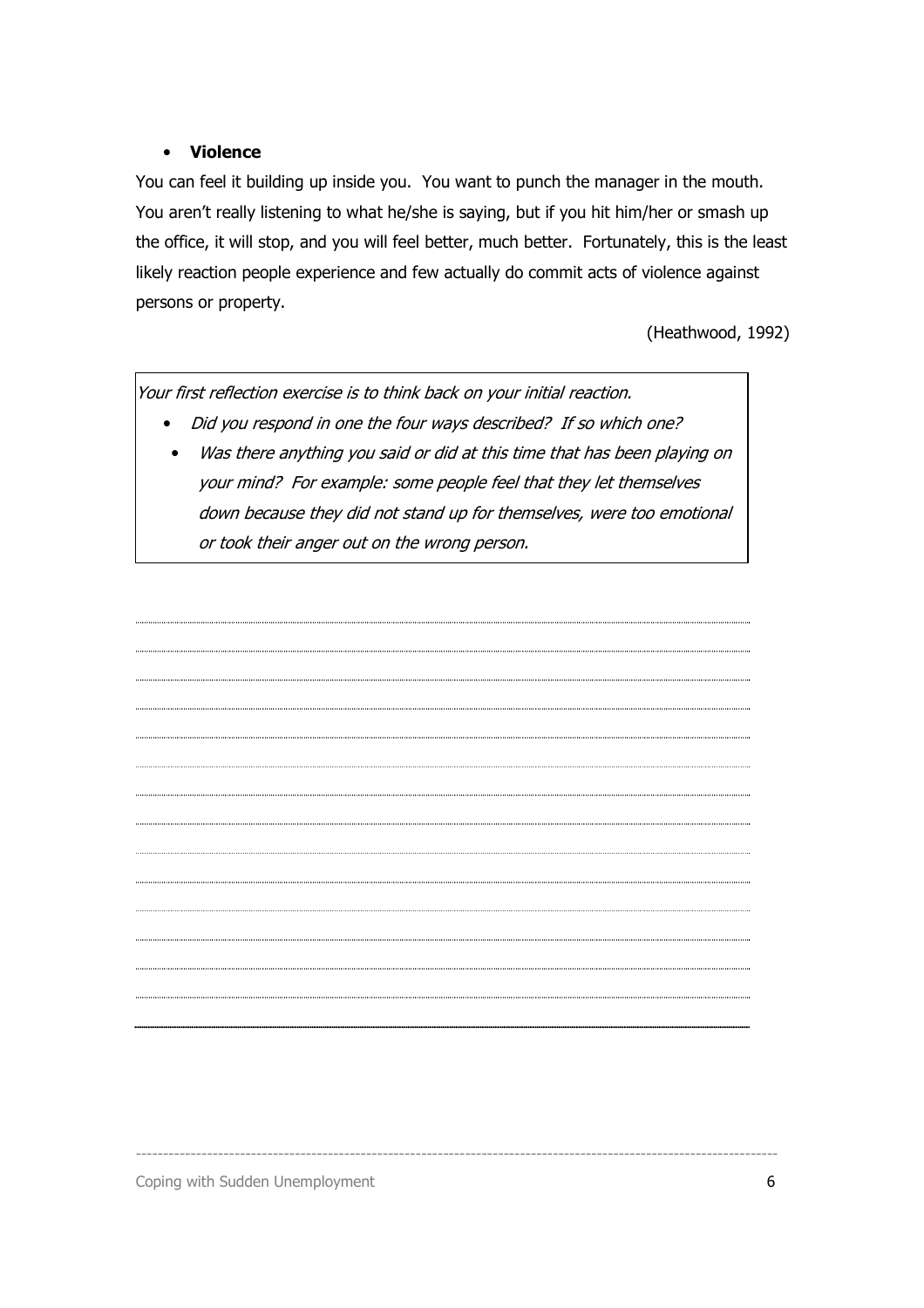Employment changes are losses and need to be recognized as such. As with any loss, you may experience varying degrees of sadness and grief. Trying to move on without recognizing and dealing with these feelings will make your job search very difficult.

The following **emotions** are common during this time:

## • Anger

You have just had your job taken from you and you feel really mad. Don't they realize that the new scheme you implemented won't run without you? Who's going to write the new computer program? Is this all the thanks you get?

#### • Fear

How will you cope? Who is going to pay the mortgage, the children's school fees, buy the food and pay all the bills? You have this horrible sinking feeling in your stomach and you think you're finished. You can only think of only the worst.

#### **Sadness**

The loss of a job is like the loss of a loved one and you feel sad, very sad.

#### • Shame

It's your fault. You lost your job and it cannot be replaced. You should have seen it coming and taken evasive action, but you didn't. How would you be such a failure?

#### • Self pity

It wasn't your fault. You don't deserve to be treated like this and it's not fair. Why have you been picked on? Why not somebody else? That's all the thanks you get!

---------------------------------------------------------------------------------------------------------------------

(Trevor-Roberts, 2004)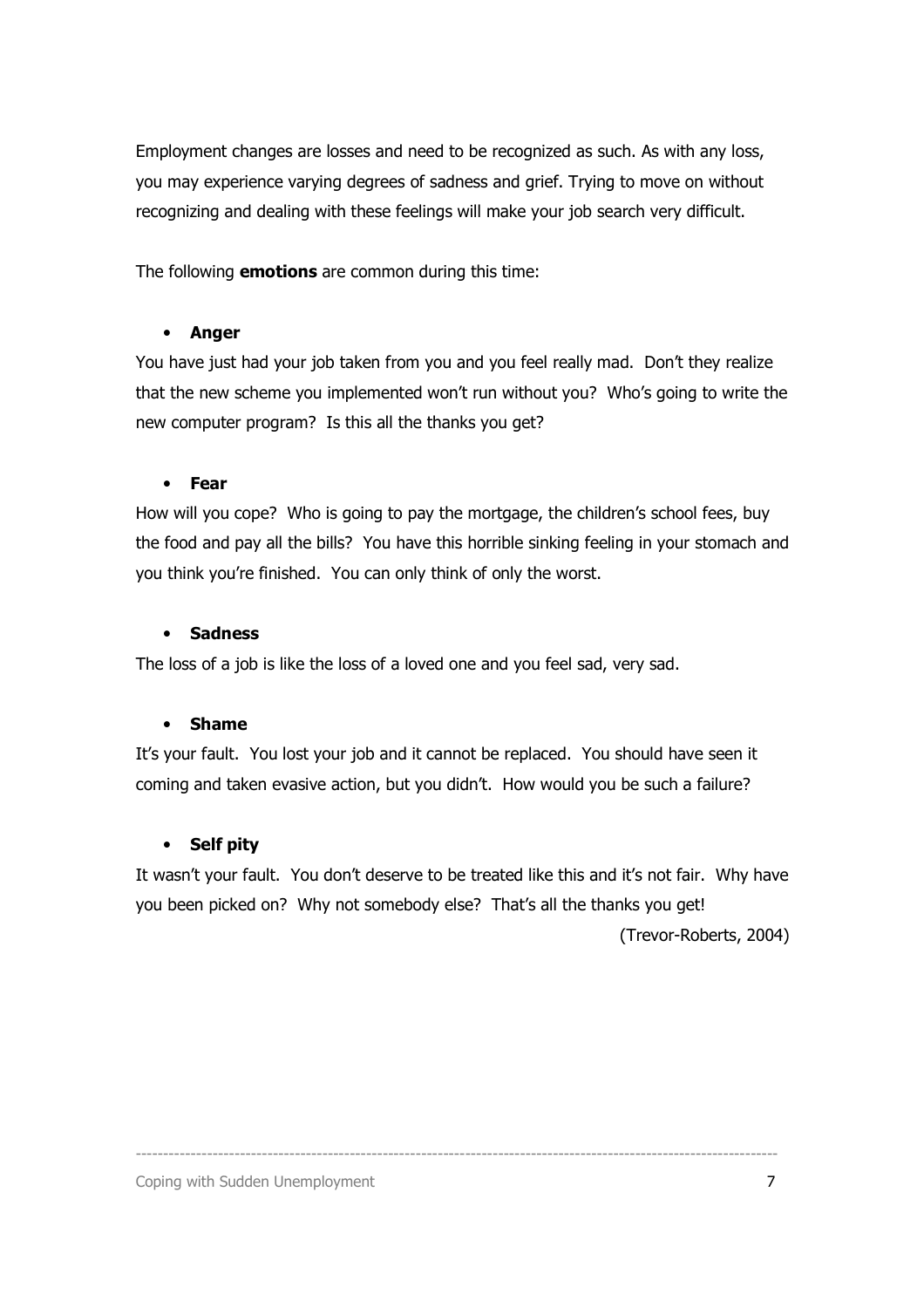Just as you reflected on your reactions, now reflect on what emotions you have been feeling. It is not uncommon if you are experiencing quick changes in emotions.

Well done! You have just completed the most important step in your transition process. You may wish to discuss with a family member or a friend the reactions and emotions you have been experiencing. Discussing them can assist you to understand them further and let them go.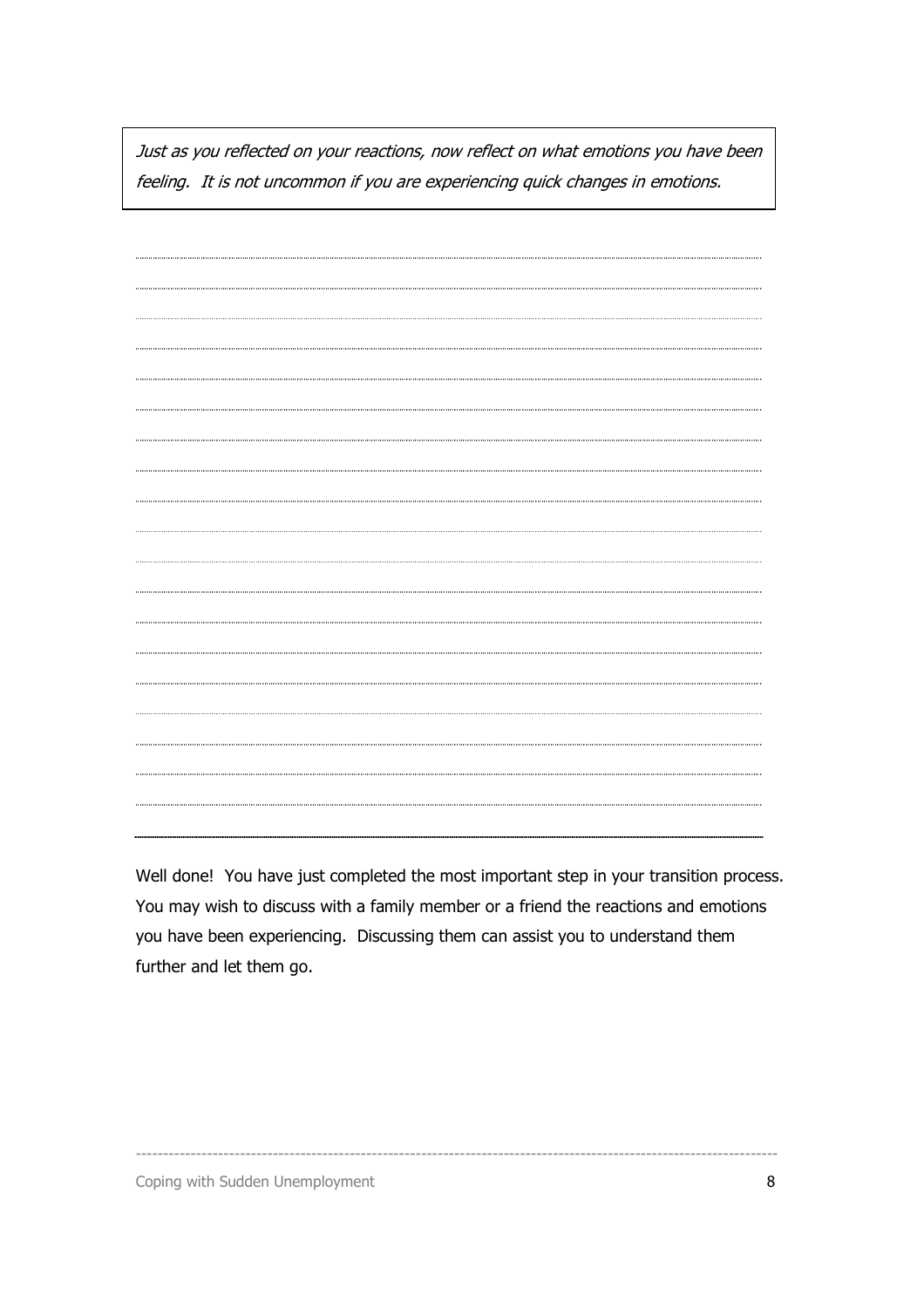# What Is Right For You?

This section will focus on three areas:

- 1. Finding balance in your life
- 2. Identifying your values
- 3. Completing 'The Personality Need Type Profile'

There is no right or wrong answers for these three exercises. However, the more truthful you are, the more you will learn about yourself!

# A Balanced Approach

To achieve a successful career it is important to have a balanced life. This means you need to invest time in all areas of your life, not just work. This is a good time to take a more holistic approach and re-visit how all parts of your life are going.

#### Exercise:

The circle on the next page contains eight segments, each representing an important part of your life. For each segment, (1) draw a solid line for where you want to be and (2) draw a dotted line where you are in terms of progress, effort and time invested.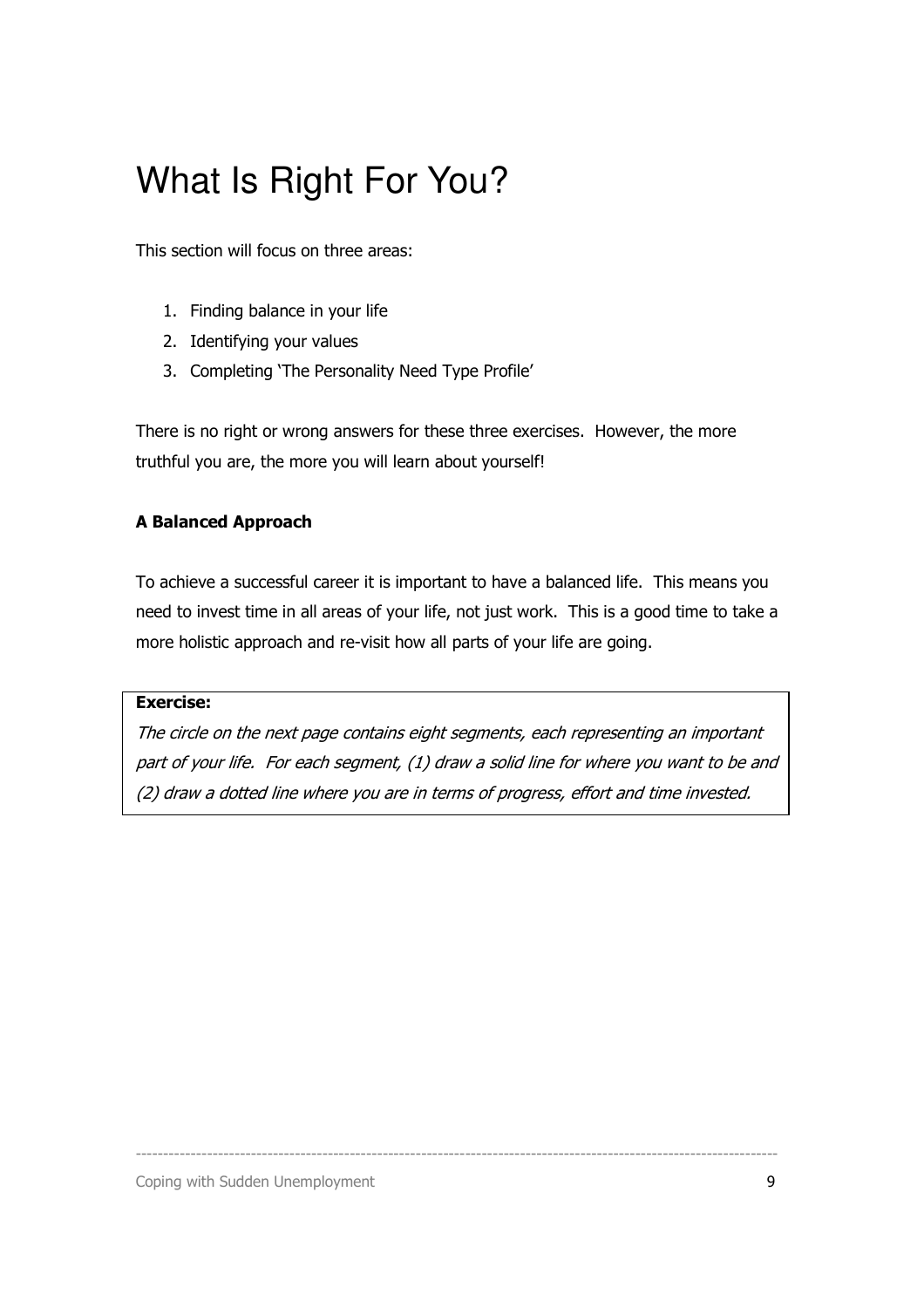

---------------------------------------------------------------------------------------------------------------------

(Amundson, 2003 cited in Trevor-Roberts, 2004)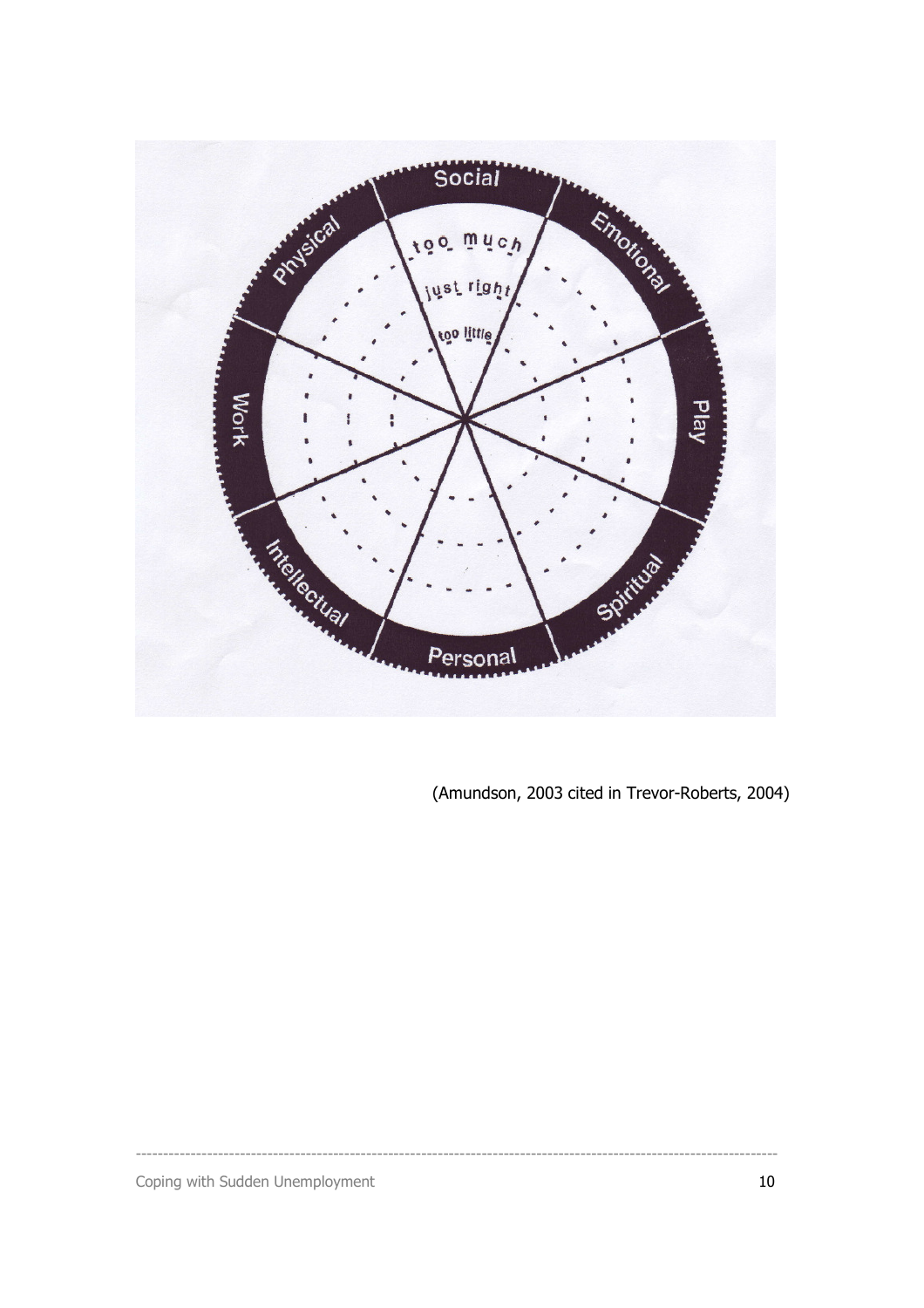Reflecting on where you represented yourself in each segment, consider how you will maintain or improve your situation. Now make a list of goals in each of these dimensions in your life and ways you can achieve them.

1. Work - paid or unpaid 2. Play – hobbies, interests – what you like to do in your own time 3. Personal - time for yourself only 4. Social - time in others company

---------------------------------------------------------------------------------------------------------------------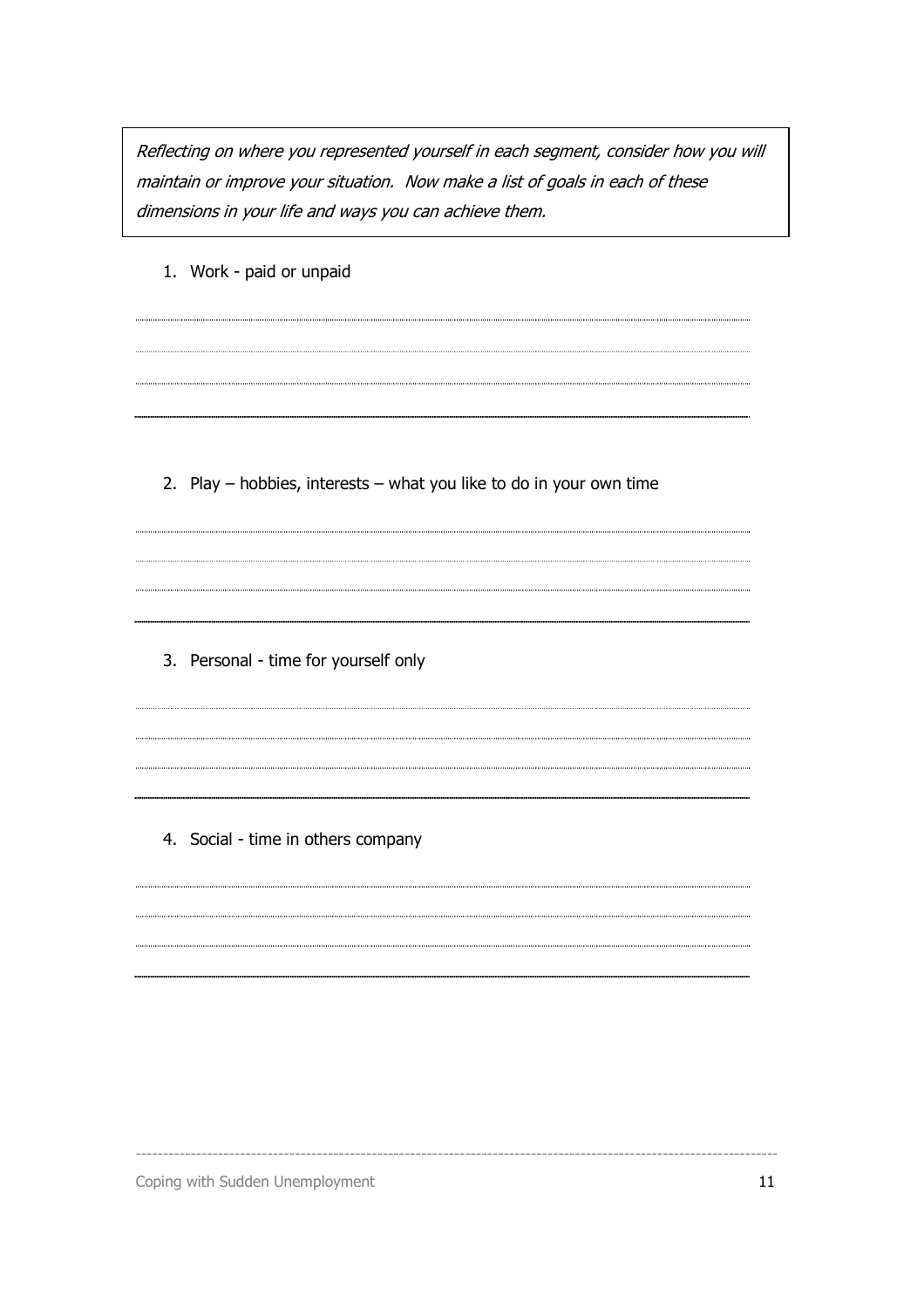| 5. Intellectual – mind challenging activities, problem solving, information gathering |  |  |  |
|---------------------------------------------------------------------------------------|--|--|--|
|                                                                                       |  |  |  |

6. Emotional – activities that encourage the expression and experience of feelings that help to develop ideas about the world – sympathy and empathy

7. Physical – taking care of yourself and body

8. Spiritual – knowing your place in the world and with your surroundings.

.................

This is not just a pen to paper exercise. You need to revisit your goals on a regular basis and work towards achieving them.

---------------------------------------------------------------------------------------------------------------------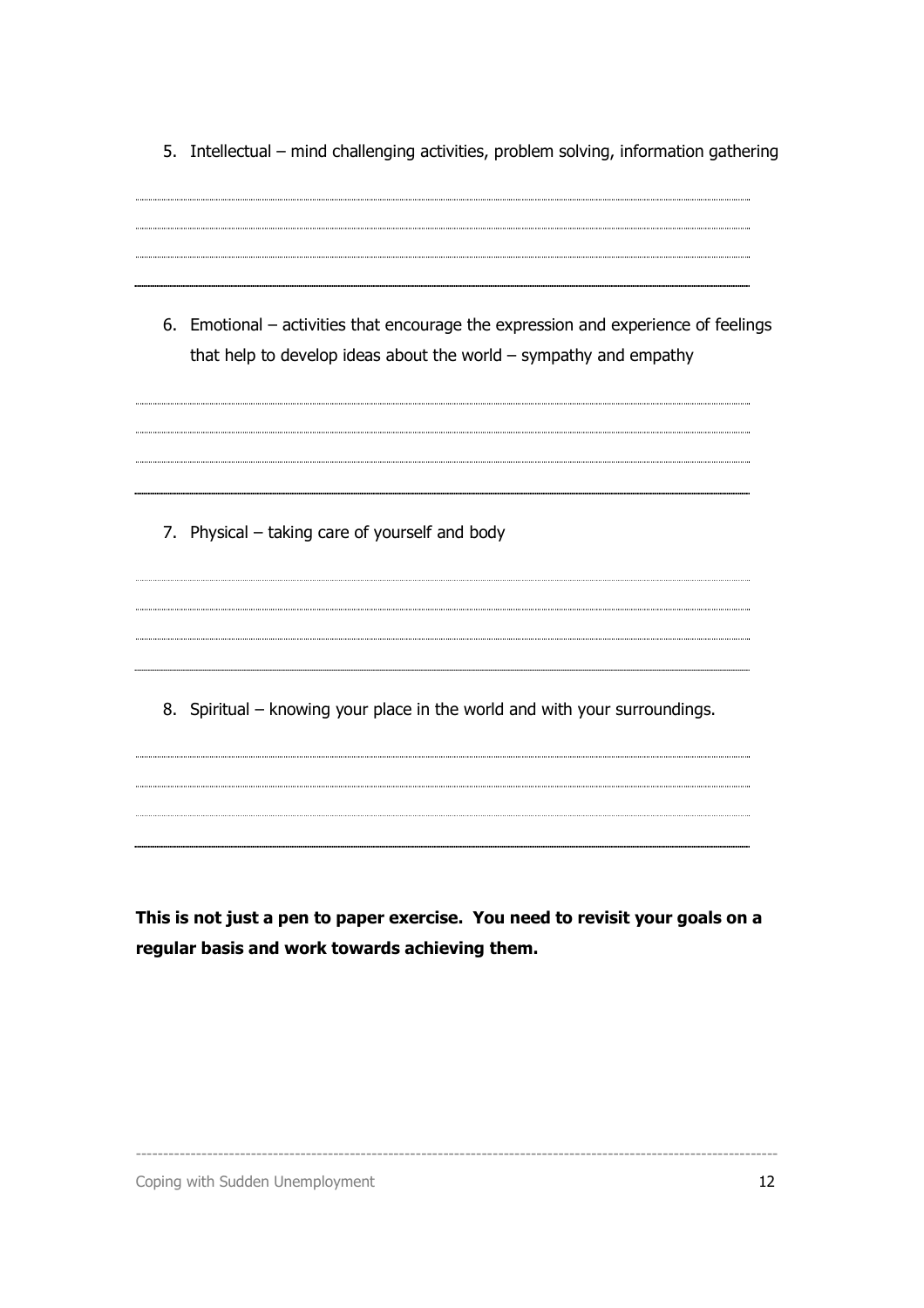# Values

Some values remain consistent over a lifetime, others may change significantly. This opportunity allows you to reassess your values and outline what is important to you. People whose careers are closely matched to their lifestyles are more likely to find their job fulfilling and attain higher job satisfaction.

Complete the following value checklist by ticking the column which most reflects you:

| Values                                      | Very<br>Important | Somewhat<br>Important | <b>Not</b><br>Important |
|---------------------------------------------|-------------------|-----------------------|-------------------------|
| Being Free                                  |                   |                       |                         |
| Helping others                              |                   |                       |                         |
| Making money                                |                   |                       |                         |
| Working outdoors                            |                   |                       |                         |
| Having a steady job                         |                   |                       |                         |
| Having people respect me                    |                   |                       |                         |
| Having my kind of lifestyle                 |                   |                       |                         |
| Opportunity to learn                        |                   |                       |                         |
| Working regular hours                       |                   |                       |                         |
| Achieving my creative potential             |                   |                       |                         |
| Experiencing career fulfillment             |                   |                       |                         |
| Working with people I like                  |                   |                       |                         |
| Doing technical work                        |                   |                       |                         |
| Putting my personal life ahead of my<br>job |                   |                       |                         |
| Living where I want to live                 |                   |                       |                         |
| Exhibiting leadership                       |                   |                       |                         |

---------------------------------------------------------------------------------------------------------------------

# Value Checklist

(Chapman, 1988)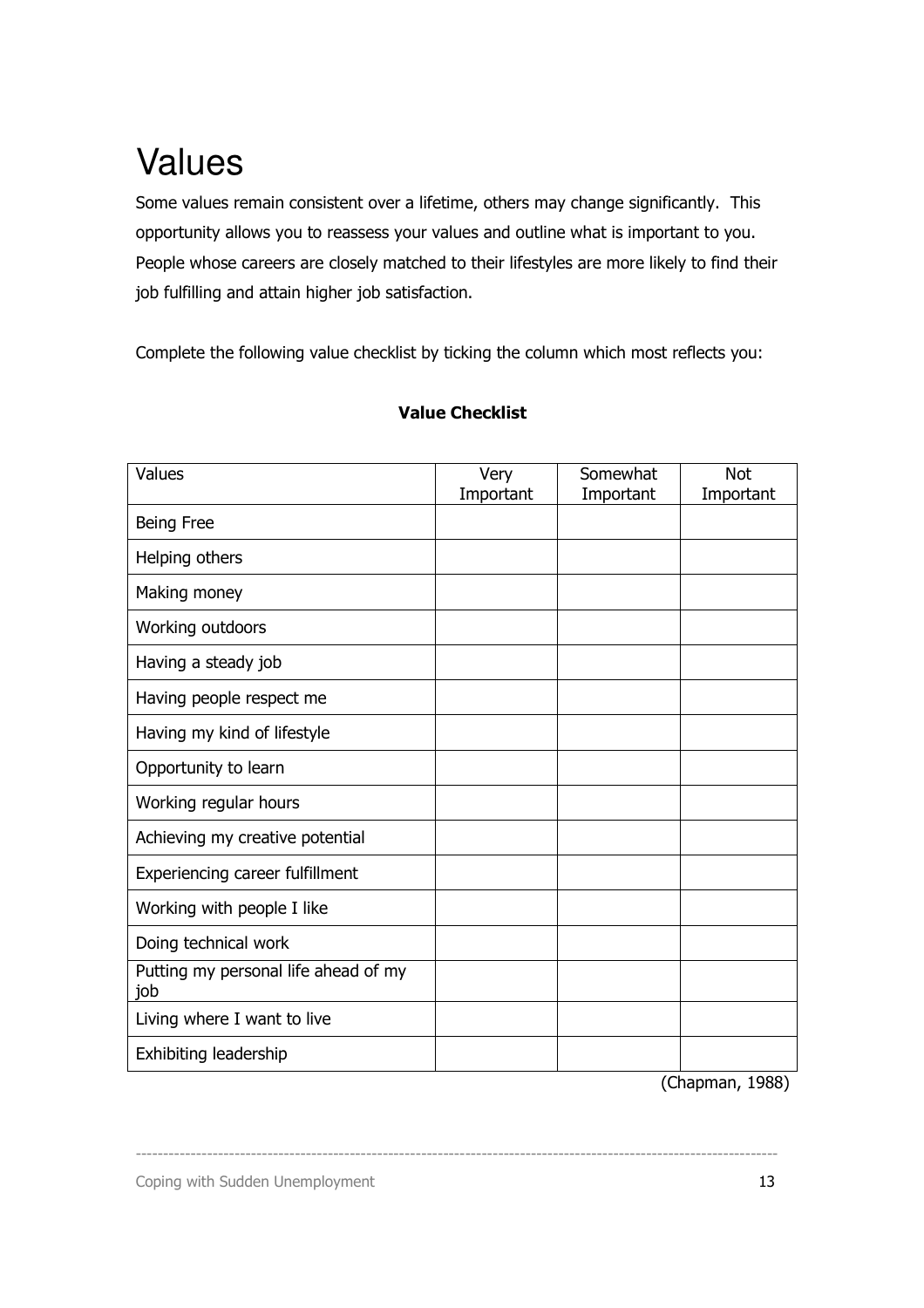My three 'most important' values are:

Have your 'most important' values changed or remain constant over the years?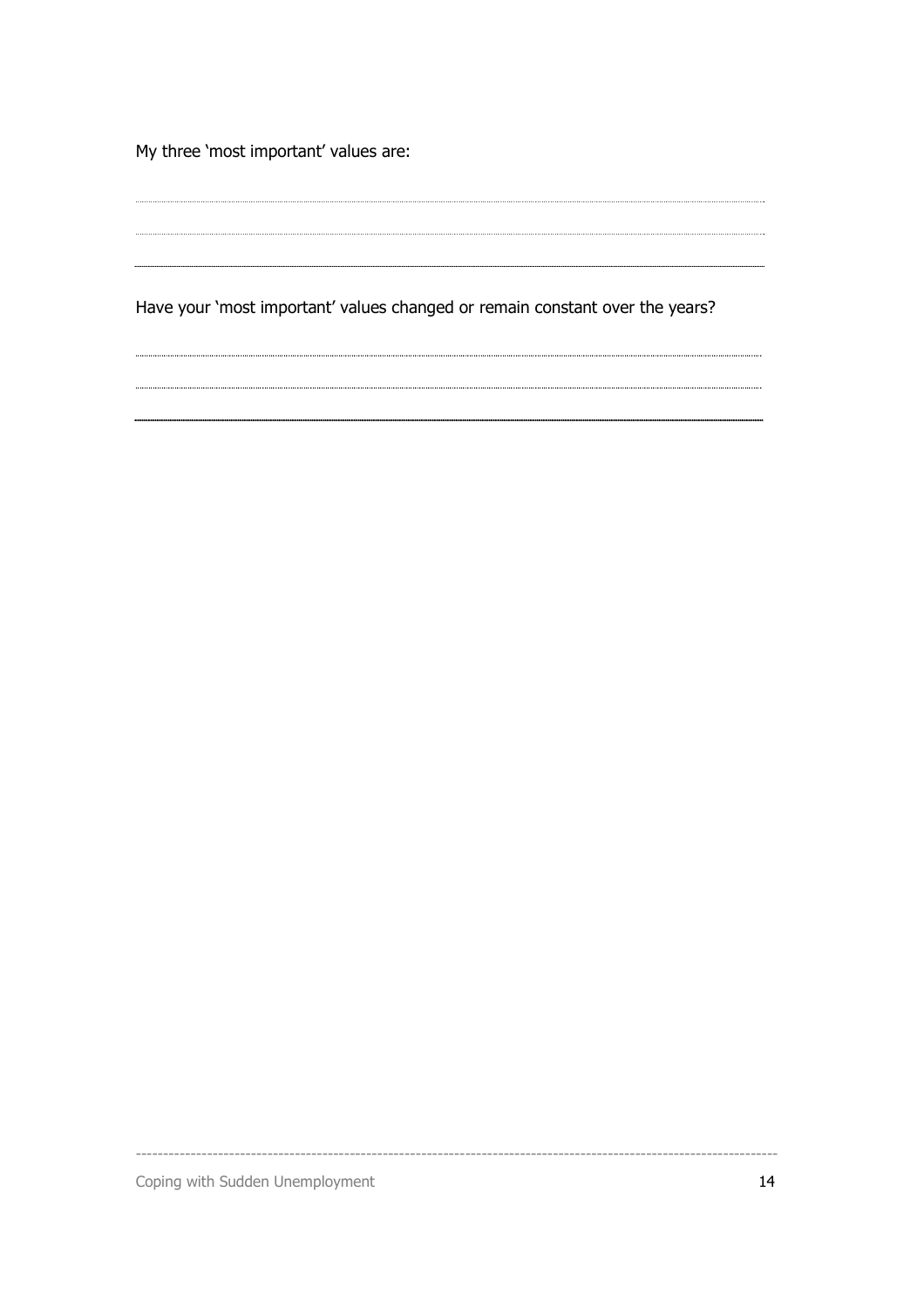#### The Personality Need Type Profile

ã Australian Institute of Professional Counsellors. www.aipc.com.au. All rights reserved. This profile, in whole or any part thereof, may not be reproduced in any manner whatsoever without the written permission from the owner.

This exercise explores further the type of person you are and your personality needs. Simply tick either the left or right column, depending of which statement most reflects you and follow the instructions below.

# The Personality Need Type Profile Part A: Completing the Profile

Do you consider yourself as being:

| More Dominant      | ( )                | More Passive        | ( )                |
|--------------------|--------------------|---------------------|--------------------|
| More Gets Your Way | $\left( \ \right)$ | More Accepting      | $\left( \ \right)$ |
| More Bold          | $\left( \ \right)$ | More Retiring       | $\left( \ \right)$ |
| More Boastful      | $\left( \ \right)$ | More Modest         | $\left( \ \right)$ |
| More Tough         | $\left( \ \right)$ | More Sensitive      | $\left( \ \right)$ |
| More Assertive     | $\left( \right)$   | More Going Along    | ( )                |
| More Independent   | $\left( \ \right)$ | Likes People Around | $\left( \ \right)$ |
| More Overbearing   | $\left( \right)$   | More Reserved       | ( )                |
| More Pushy         | $\left( \ \right)$ | More Subservient    | ( )                |
| More Forceful      | $\left( \ \right)$ | More Docile         | $\left( \ \right)$ |
| More Aggressive    | $\left( \ \right)$ | More Complacent     | ( )                |
| More Enthusiastic  |                    | More Following      |                    |

Total (Left-Hand Column Only):

Do you consider yourself as being:

| More Informal | $\left( \quad \right)$ | More Formal     |  |
|---------------|------------------------|-----------------|--|
| More Friendly | $\left( \quad \right)$ | More Impersonal |  |
| More Lively   | (                      | More Inactive   |  |
|               |                        |                 |  |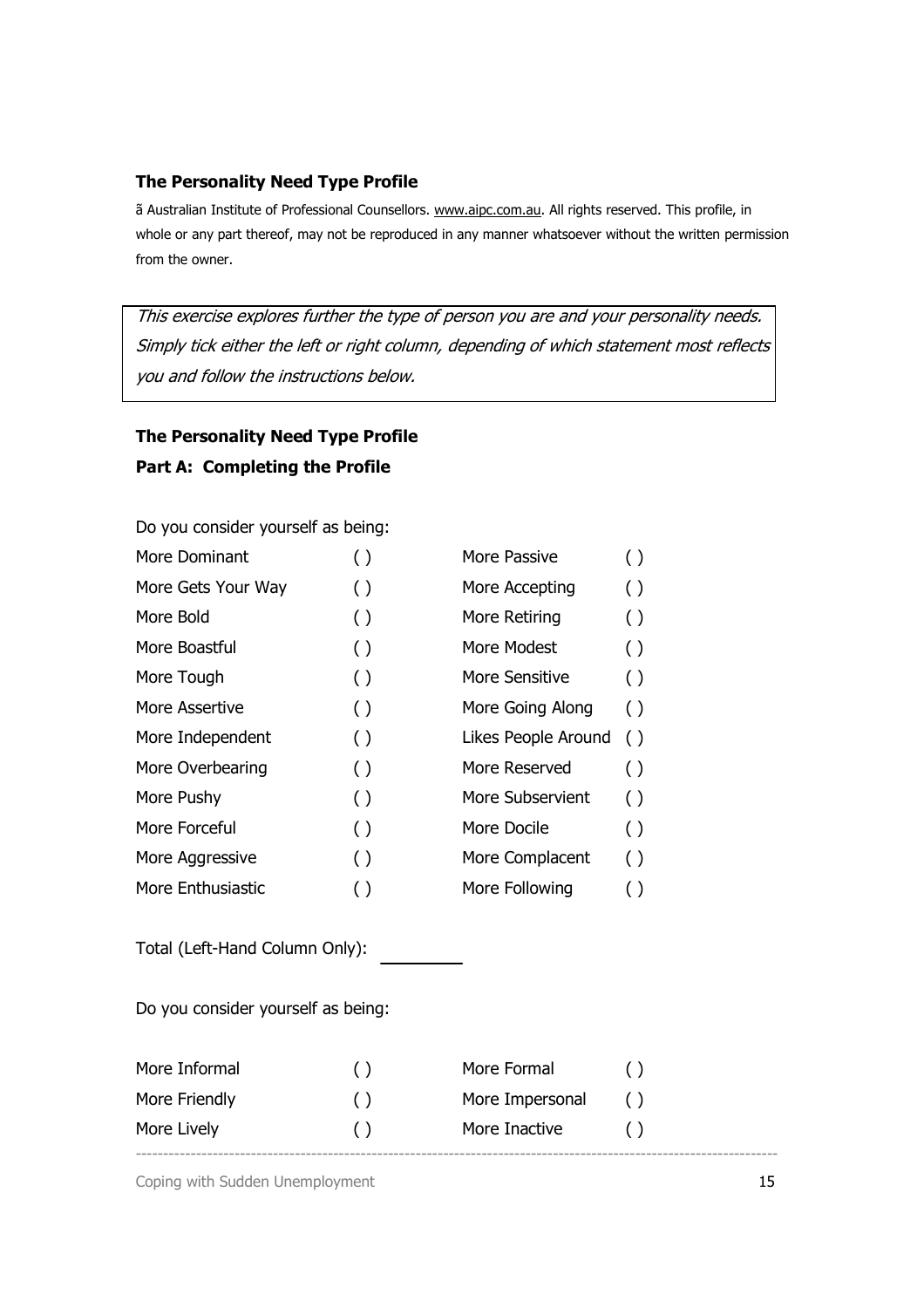| More Playful           | $\left( \right)$   | More Quiet<br>( )                  |
|------------------------|--------------------|------------------------------------|
| More Impulsive         | $\left( \ \right)$ | More Serious<br>$\left( \ \right)$ |
| More Spontaneous       | ( )                | More Planful<br>$\left( \right)$   |
| More Casual            | $\left( \ \right)$ | More Careful<br>( )                |
| More Disorganized      | ( )                | More Organized<br>( )              |
| More Warm              | ( )                | More Distant<br>( )                |
| More Flexible          | ( )                | More Inflexible<br>( )             |
| More People-Orientated | ( )                | More Task-Orientated ()            |
| More Outgoing          |                    | More Keeping To Self ()            |

Total (Left-Hand Column Only):

#### Part B: Scoring the Profile

Instructions: First, total the score in the Left-Hand Column Only of the first set of comparisons and onto the horizontal line by circling the corresponding number. Now, total the score in the in the Left-Hand Column Only of the second set of comparisons onto the vertical line by circling the corresponding score number. Extend lines at right angles from the scores that you have circled until the lines meet. You will then have a reference point (the point of intersection) in one of four Personality Need Type areas.

Note: The score indicated on the horizontal line, is representative of a person's tendency to be either dominant or passive. The score indicated on the vertical line is representative of the person's degree of socialisation and is thus expressed in the terms of Informal or Formal behavioural predispositions.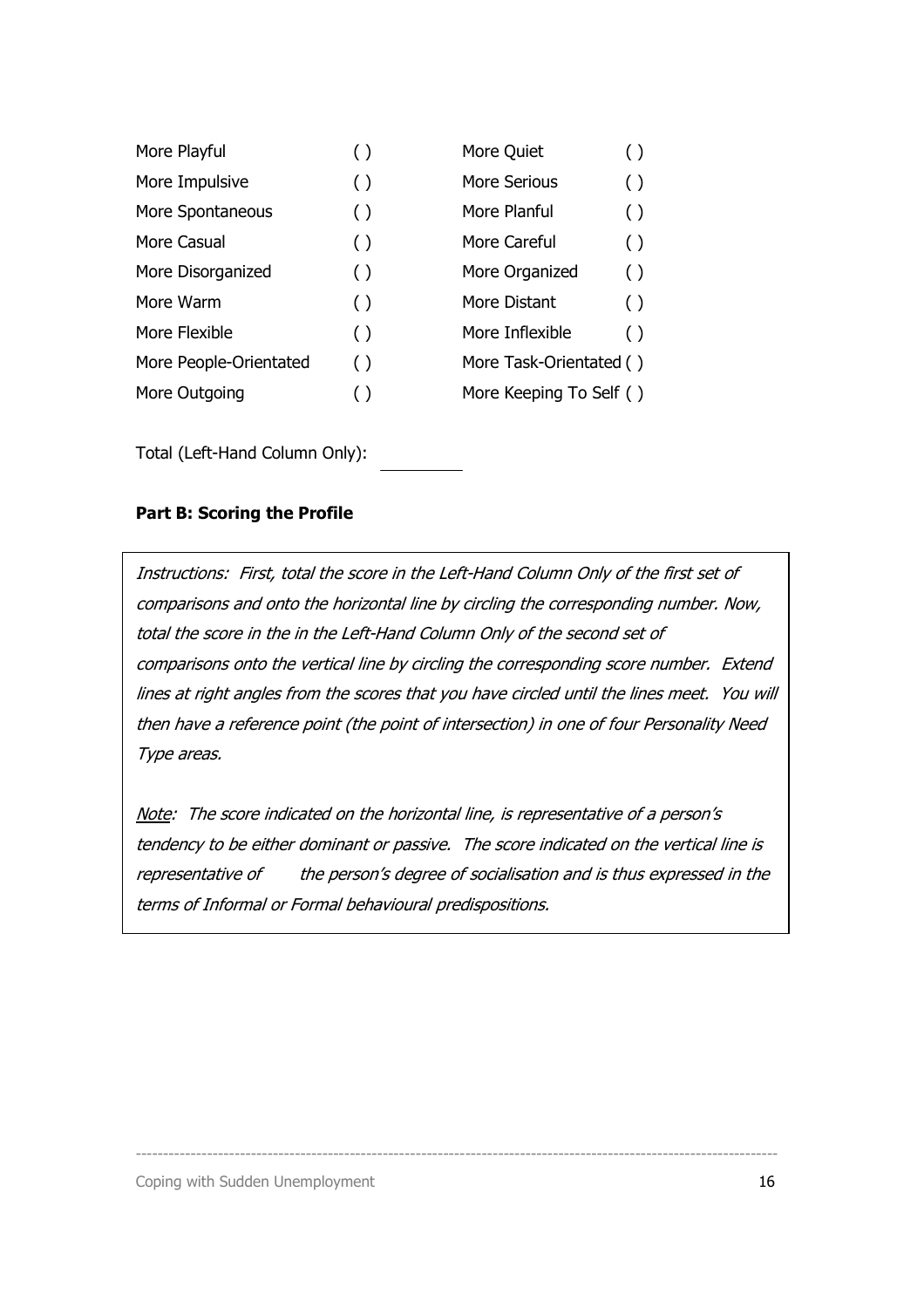#### THE PERSONALITY NEED TYPE INDICATOR

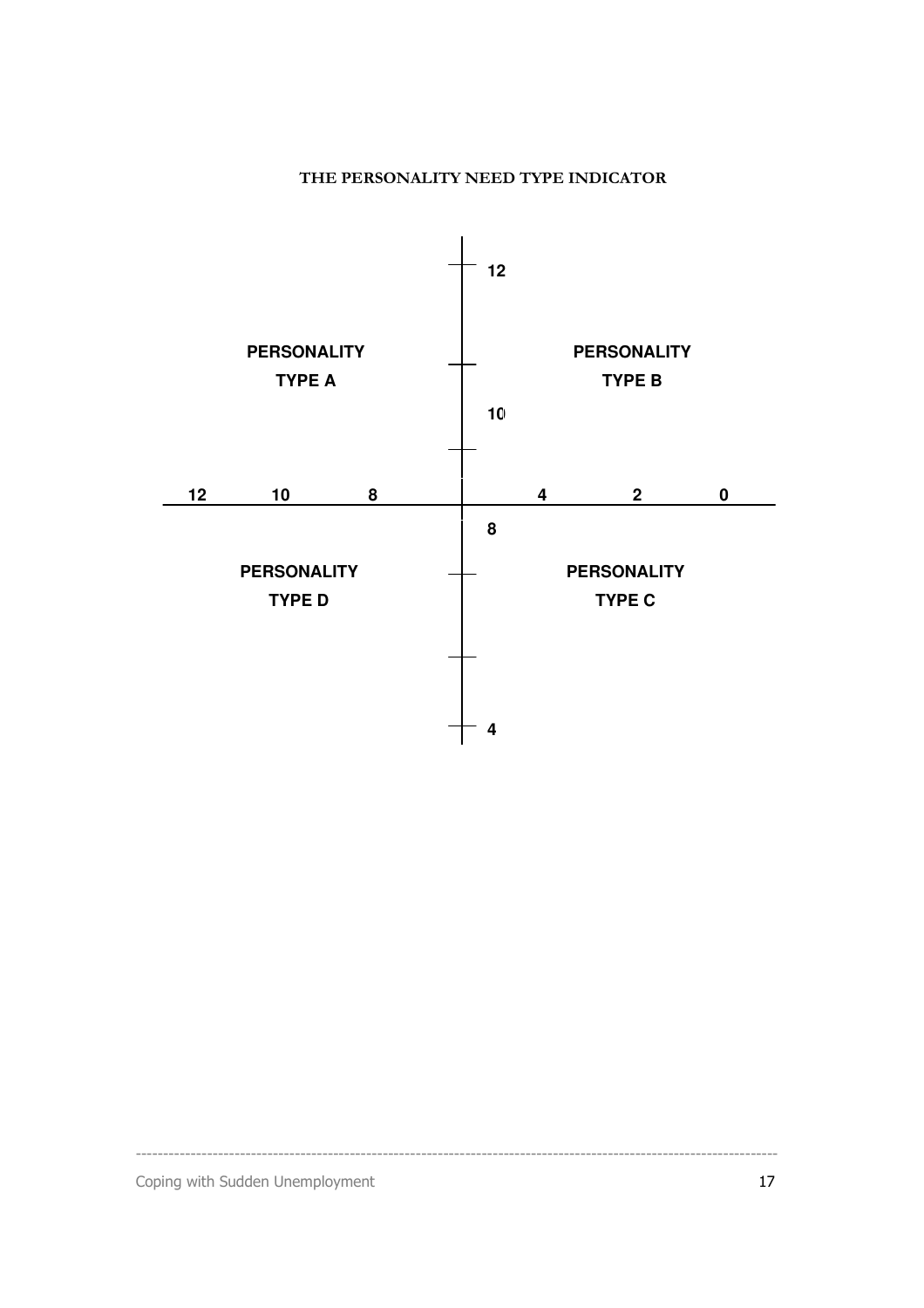## Type 'A' Behaviour and Needs

Persons who generally demonstrate observable Type A Behaviour may be described as having stronger needs for self-recognition and, therefore, their behaviour and their needs would be described as following:

#### General behaviour

- Enjoys being the centre of attention
- May spend a lot of time on self- presentation
- May not work well in groups, but may when it involves reporting
- Tend to be dominating and controlling

#### At work

- Tends to work better on short-term projects
- May not work well in groups but does enjoy reporting
- May need regular encouragement to keep interested
- Excellent performer where personal skills are needed

#### In social life

- Likes to be the centre of attention
- Would probably have interests where he/she can be 'seen' to do well
- May sometimes come across as being ungracious
- Will often be the life of the party and a great entertainer
- Will probably be the one who arrives last and is best dressed

#### In love

- Needs to be flattered, and is proud and passionate
- Could not handle criticism or being relegated to second place
- Demanding of attention and probably domineering
- Do not expect attention when this person is otherwise occupied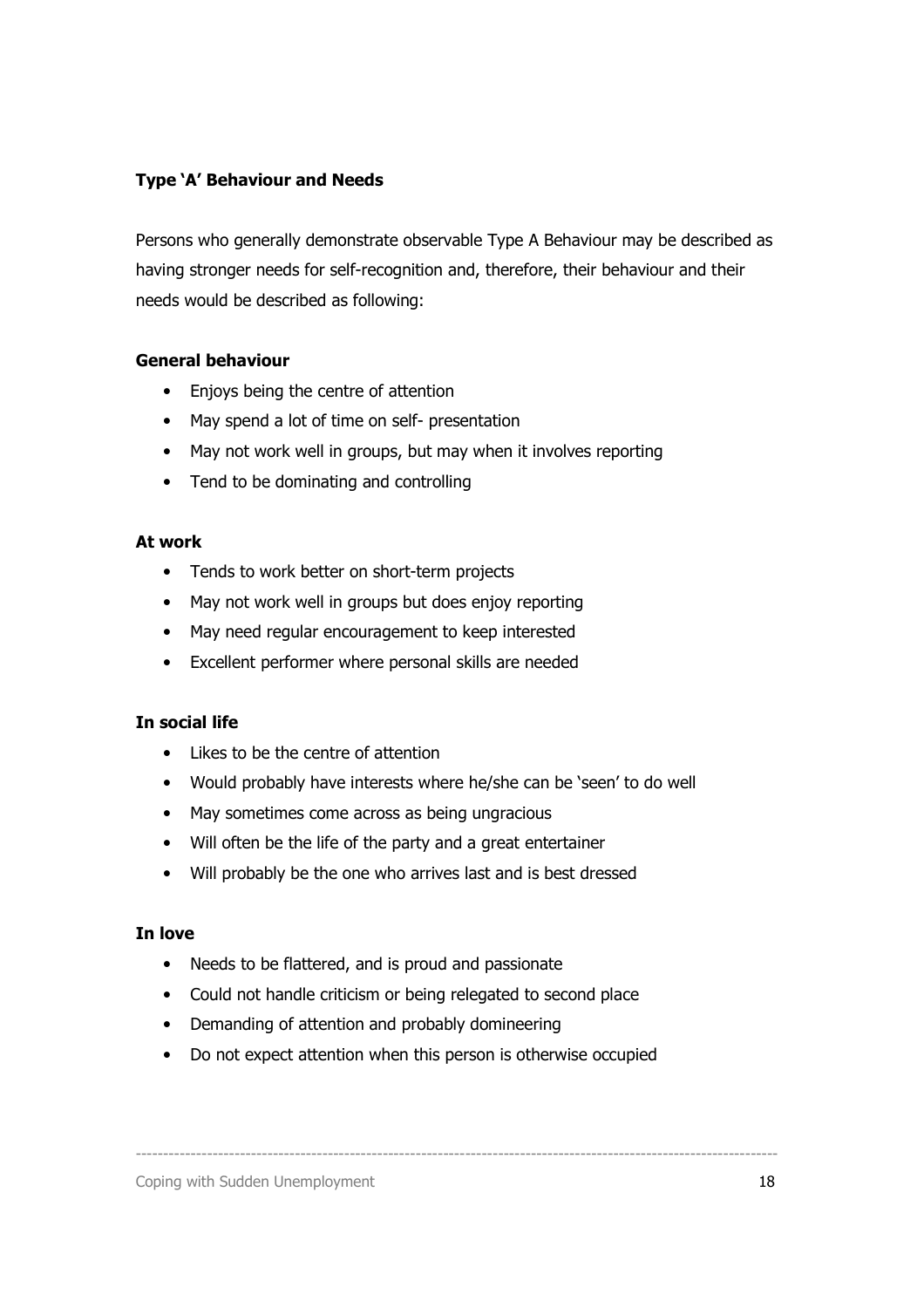## Type 'B' Behaviour and Needs

Persons who generally demonstrate observable Type B Behaviour may be described as having stronger needs for social involvement and therefore their behaviour and their needs would be described as following:

#### General behaviour

- Tends to be outgoing, social and friendly
- Usually needs the company of other people
- Usually accepting of other people and their ideas
- May appear a little unconventional and not very serious

#### At work

- Works best on group projects
- Usually does not like directing the activities of others
- Usually is well liked and has noticeable skills in the interpersonal areas. Do not isolate this person from the group and expect performance
- May go to work just for the social involvement

#### In social life

- Normally dresses carefully for the occasion
- Enjoys a well organised and active social life
- Usually a good entertainer at home and an interesting guest
- Keeps up with the latest trends and fashions

#### In love

- May be flirtatious even if just for fun
- May appear humorous and light hearted
- Often undemonstrative in his/her love life
- Could need a lot of entertaining and will expect to be looked after

---------------------------------------------------------------------------------------------------------------------

• Likes theatres and restaurants rather than candles at home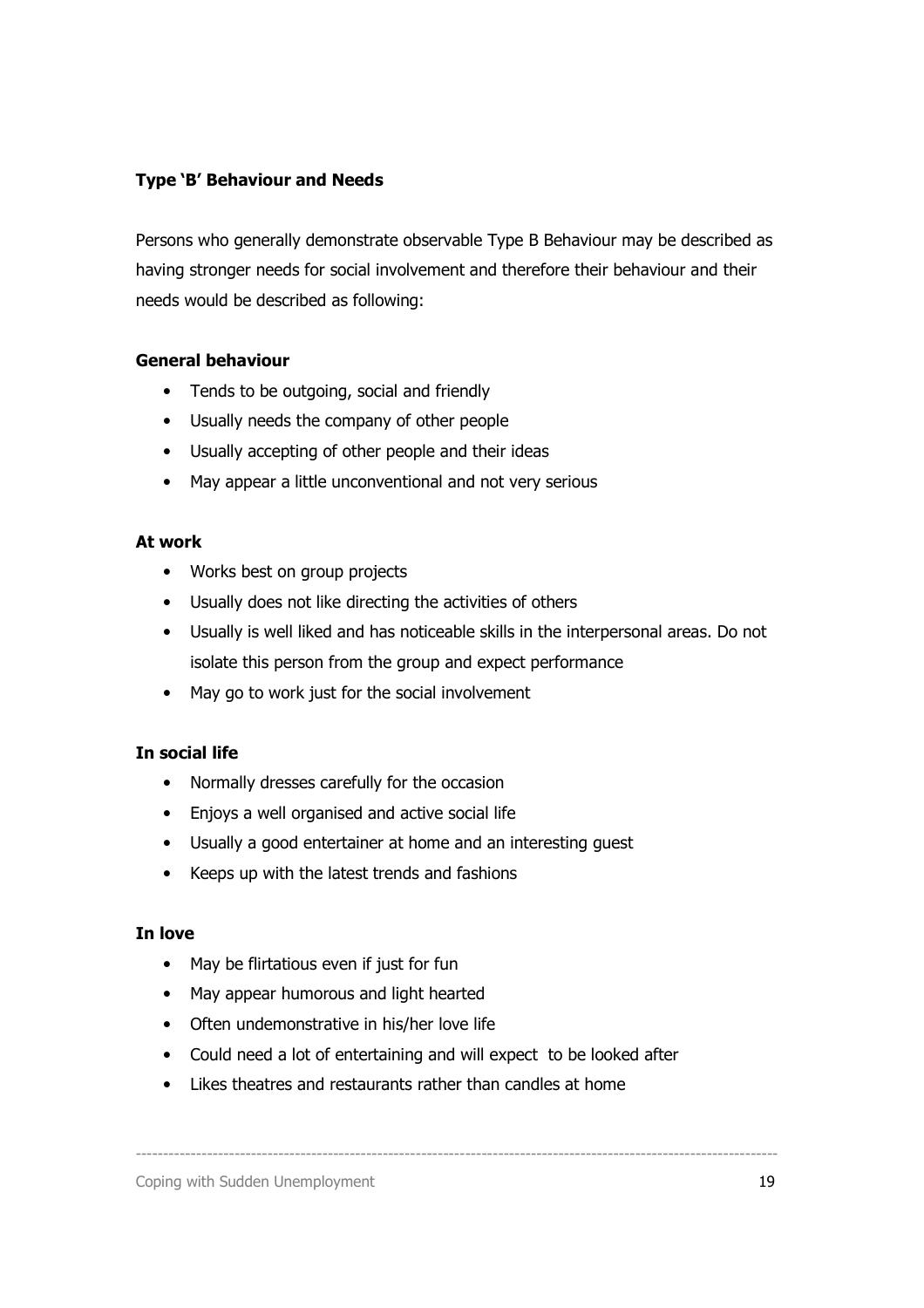## Type 'C' Behaviour and Needs

Persons who generally demonstrate observable type C behaviour may be described as having stronger needs for security and therefore, their behaviour and their needs would be described as follows:

#### In general

- Generally keeps in the background
- Although not loud, does like having others around
- This person is generally loyal and dependable
- Often quiet and unassuming
- Do not expect this person to be an instant decision maker

### At work

- Is detail-minded and could hold two jobs to save money
- Is persevering and does not mind how much work he/she is given
- Does not particularly enjoy reporting
- Works well on long-term projects
- Will be there on wet days and with the flu

#### In social life

- Enjoys a balance between social and private activities
- Usually dresses conservatively between social and private activities
- Acceptance by other people is very important to this person
- Usually has well developed but conservative social graces

#### In love

• If you are looking for someone to support you, look no further

- May be looking for a friend rather than a lover
- Usually faithful and devoted
- Always there when needed
- Usually a reliable and stable mate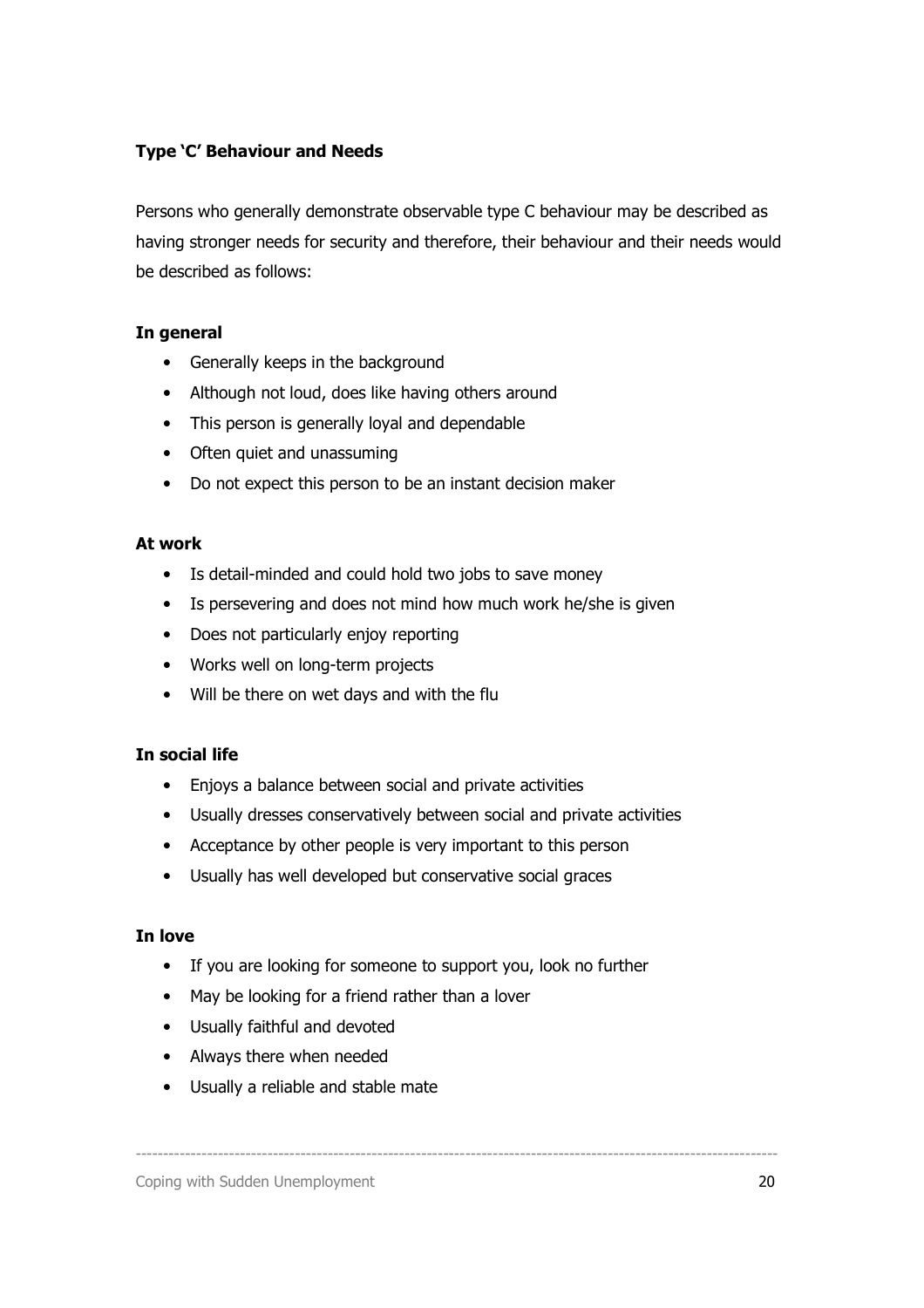## Type 'D' Behaviour and Needs

Persons who generally demonstrate observable Type D Behaviour may be described as having stronger needs for self-fulfillment and, therefore, their behaviour and their needs would be described as follows:

#### In general

- Tends to be very individualistic, preserving and achievement orientated
- Often interesting and forward thinking
- Does not know what second place is
- Extremely competitive
- Usually speaks well and forcefully
- Tends naturally to take control

#### At work

- Displays a high degree of creativity and enthusiasm
- Prefers to work alone and is not a group person
- Thinks the office parties are a waste of time
- Usually has the job done while others are thinking about it
- Try to involve at the planning stage

#### In social life

- Is generally very conservative
- Usually does not enjoy large crowds or noisy places
- Prefers to be with small groups of like-minded people
- Not the most snappy dresser in the world
- Usually does not have good people skills

#### In love

- Romantic and passionate
- Often loves blindly and makes the total commitment

- There is only one partner in the world (his/hers)
- Enjoys the intimate dinner for two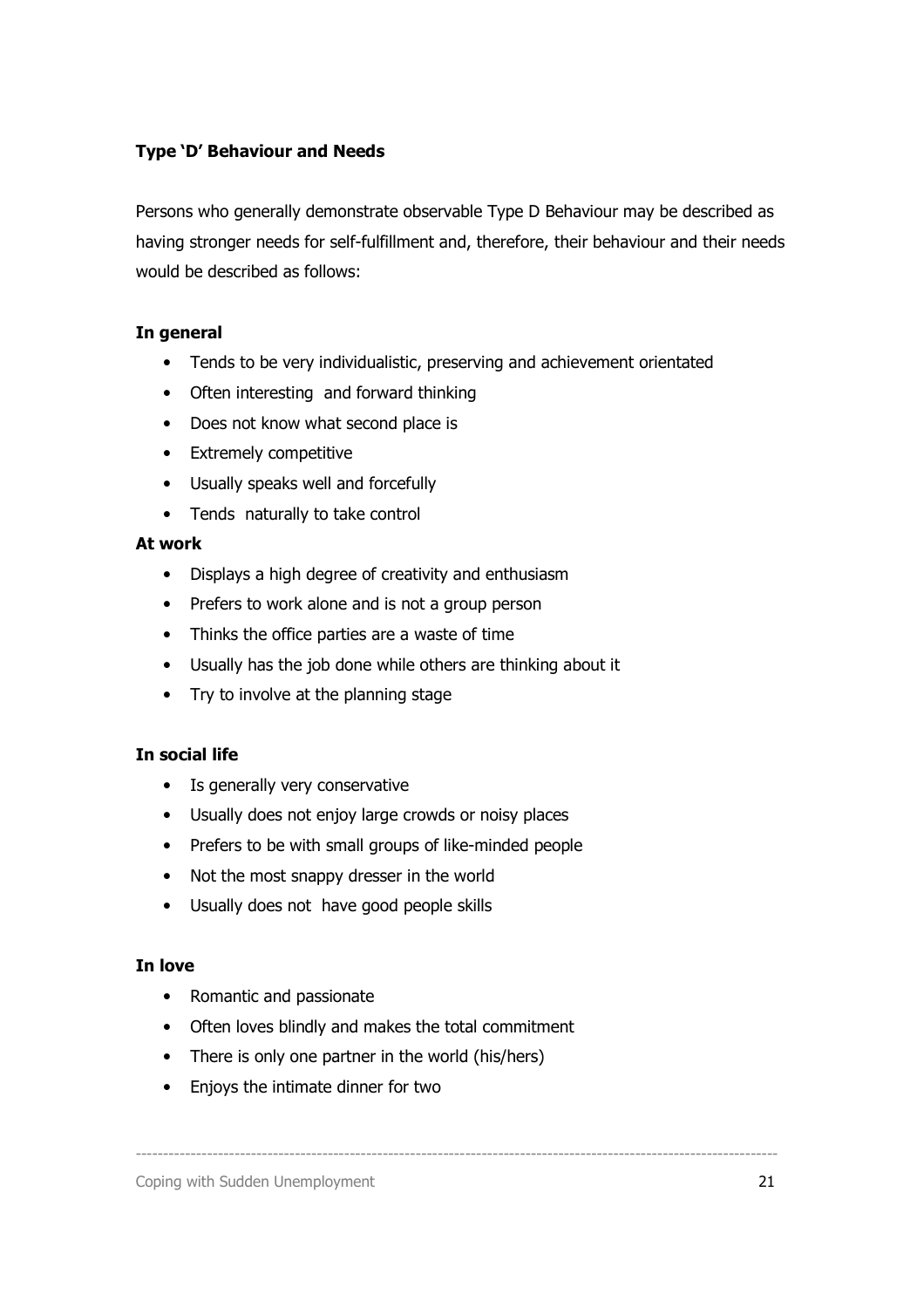#### Reflection

Use the space to discuss what you have found out about yourself by completing the three activities in this section. Your results can be used to understand what your own preferences are in a personal and social context, but can also assist you when you are identifying the type of jobs you may consider applying for.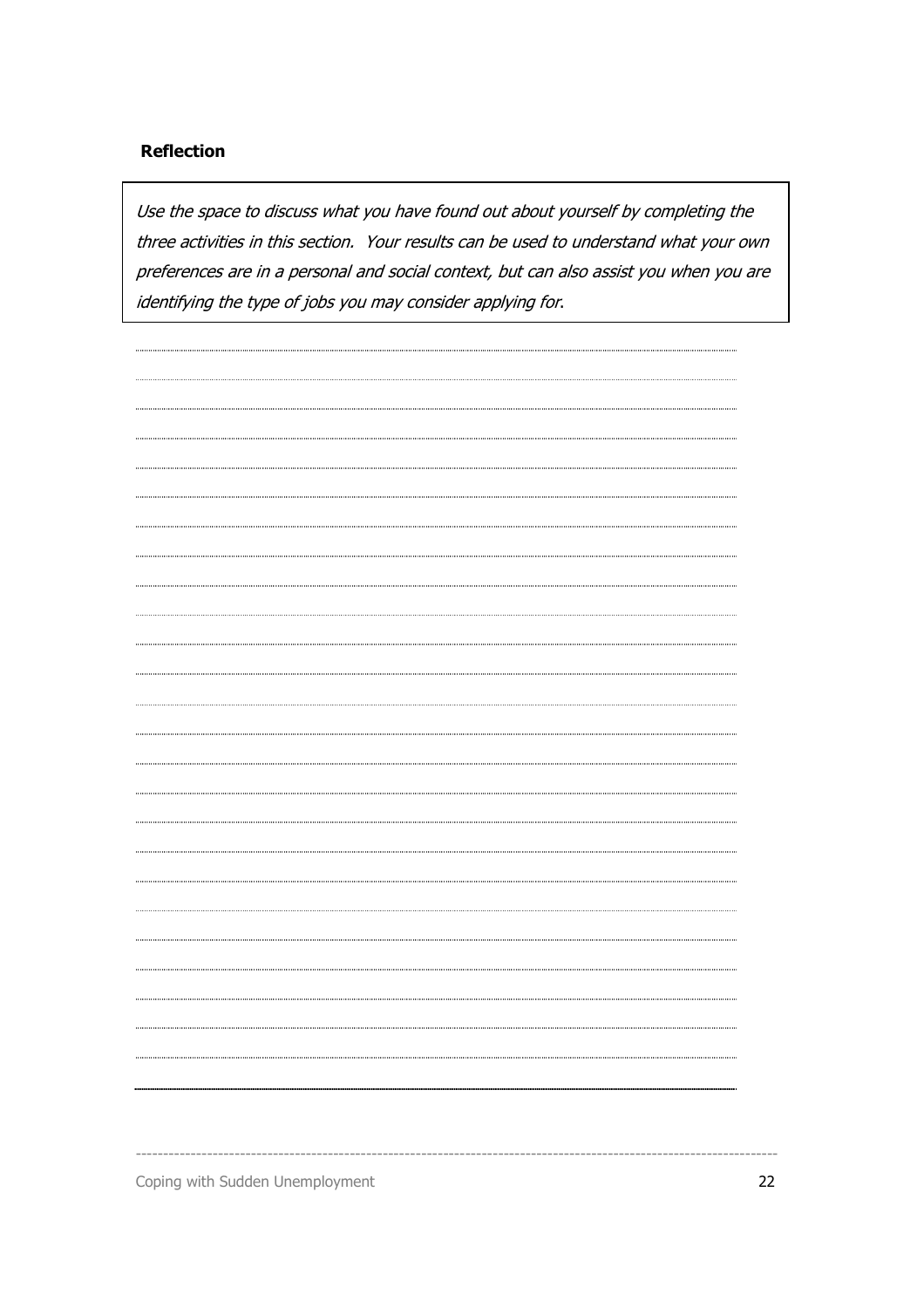# Self-Esteem

"When I can no longer proudly say 'I am a mechanic' my self-esteem gradually wastes away. I meet a stranger and admit that I am unemployed, perhaps have been for an extended period of time and I feel that my stature diminishes from the look in their eyes. I talk about what I used to do but I feel somehow tainted and incomplete. I talk too much about why I have no job because I want them to realize that it's not my fault, that I really want to work and there nothing wrong with me".

Losing your job suddenly can really play on your mind, and the facts of the situation can become blurred. Statements starting with "I should have worked more over time…" or "If I had handled things differently then….." are negative mental tapes running inside your head. These need to be stopped or you will start questioning your worth and gradually lower your self-esteem.

At this stage of your transition it is important for you to maintain a good level of self identity and self esteem for the following reasons:

People with poor self-esteem are more likely to:

- Give up easily
- Avoid new situations
- Be super-critical of their own efforts
- Think it's bad to make mistakes
- Feel inadequate to handle new situations
- Get upset when they are criticized
- Worry about what others think or say
- Criticize or blame others
- Put down their own talents, possessions and achievements

- Gossip about others
- Whinge about life and the way things are
- Complain about 'poor me'
- Blame others for their own unhappiness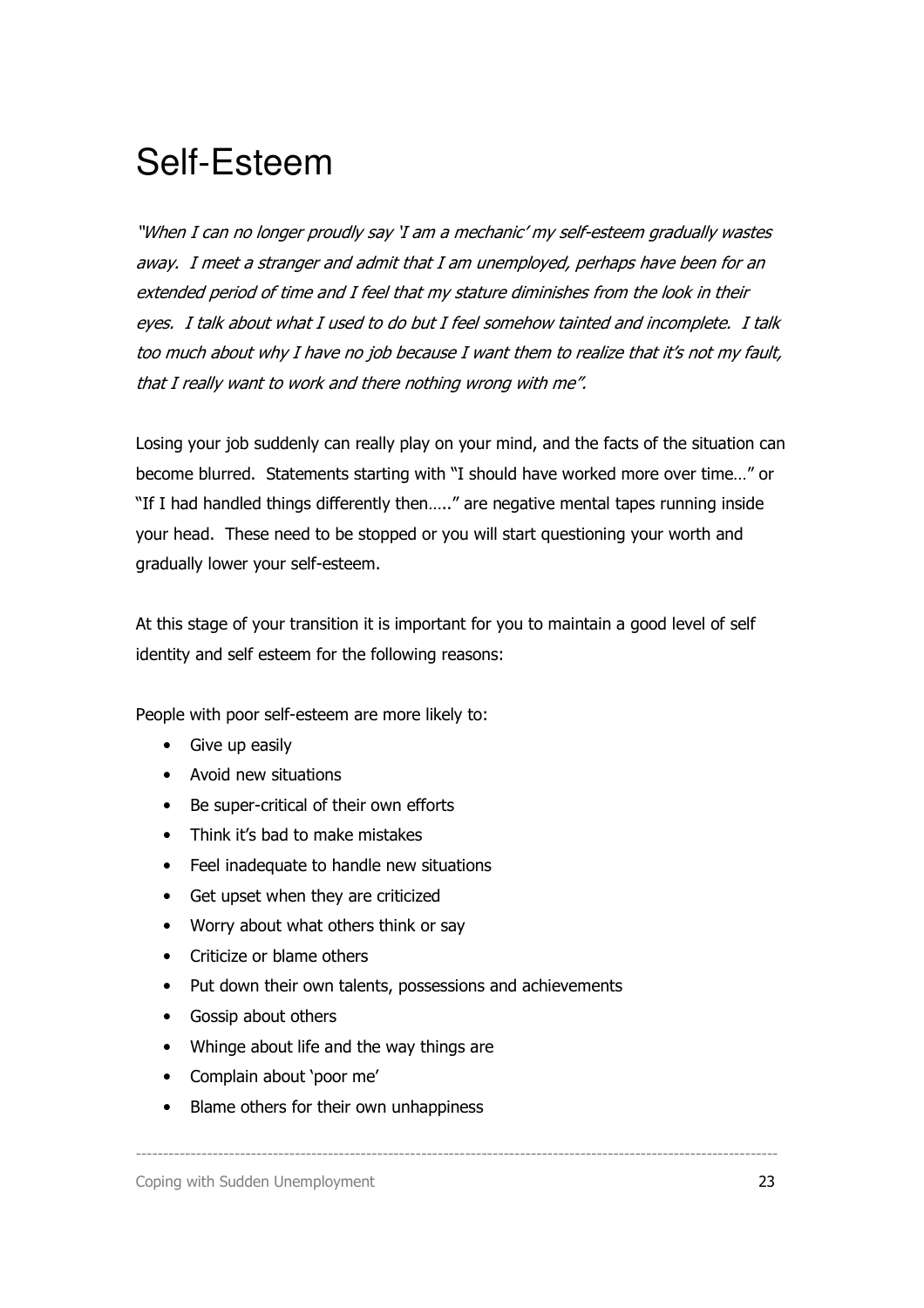Everyone has moments when they do one or more of these things, but a person with good self-esteem has a positive self-image and self-respect.

People with good self-esteem are more likely to:

- Recognise their own talents, achievements and worth
- Take responsibility for their ups and downs
- Don't blame others for what happens to them
- Feel ok about handling new situations
- Focus on improving themselves
- See mistakes and failures as learning experiences
- Don't worry too much about what other people think of them
- Are less likely to condemn or criticize others
- Look to others for inspiration (instead of comparing themselves with them)
- Avoid gossiping about others
- Recognise that they sometimes feel fearful but go for it anyway

(Lawrence, 2006)

Maintaining and improving your self-esteem can be difficult. The Counseling & Mental Health Center at The University of Texas, Austin (2002) recommend the following three steps toward better Self- esteem: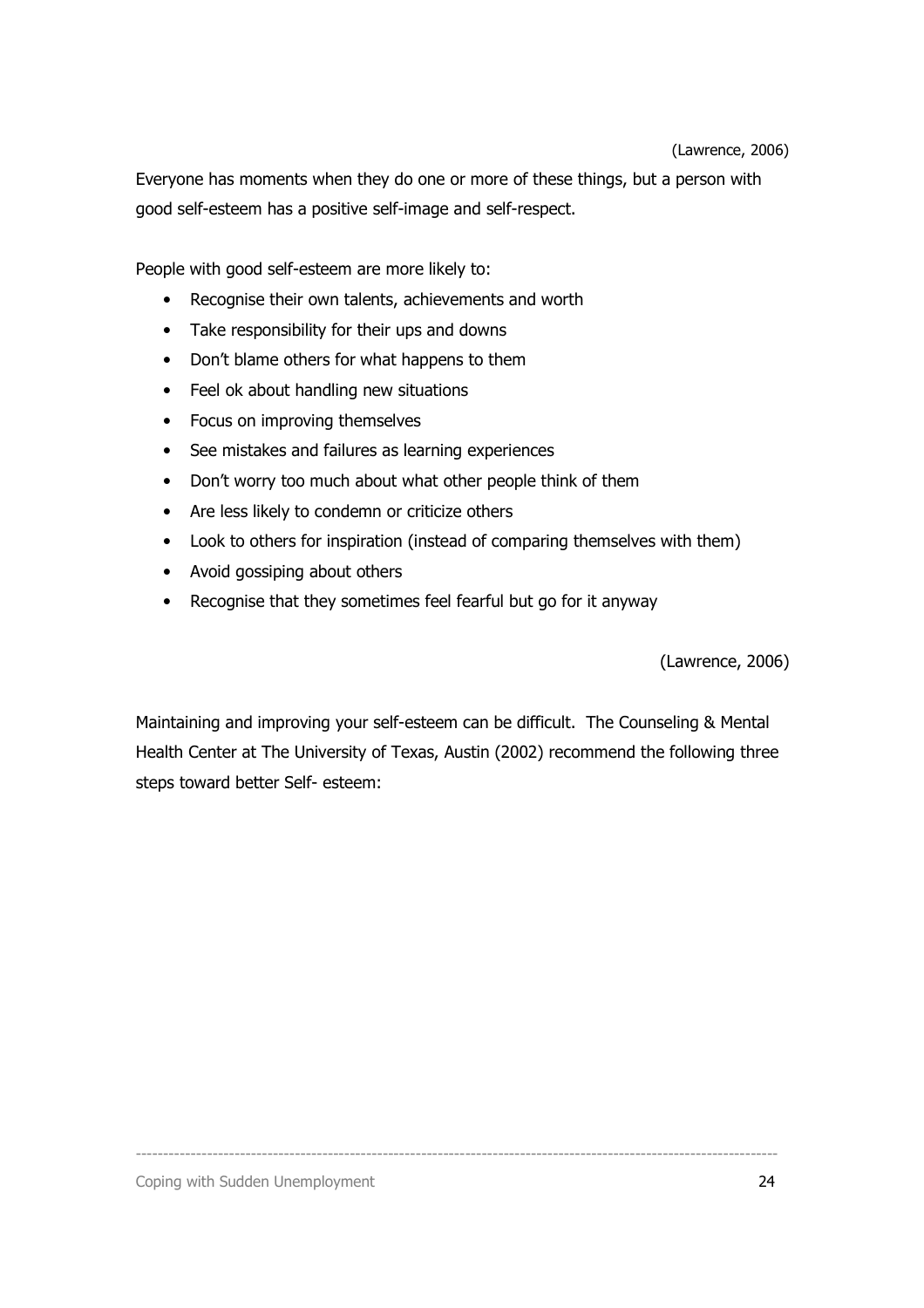# Step 1: Rebut the Inner Critic

The first important step in improving self-esteem is to begin to challenge the negative messages of the critical inner voice. Here are some typical examples of the inner critic's voice and how you can "rebut" that voice.

| <b>The Inner Critic's Voice:</b>                                                                                                                                                                                                         | <b>Your Rebuttals:</b>                                                                                                                                                                                                                                                          |
|------------------------------------------------------------------------------------------------------------------------------------------------------------------------------------------------------------------------------------------|---------------------------------------------------------------------------------------------------------------------------------------------------------------------------------------------------------------------------------------------------------------------------------|
| <b>Is Unfairly Harsh:</b>                                                                                                                                                                                                                | <b>Be Reassuring:</b>                                                                                                                                                                                                                                                           |
| "People said they liked my                                                                                                                                                                                                               | "Wow, they really liked it! Maybe it                                                                                                                                                                                                                                            |
| presentation, but it was nowhere near                                                                                                                                                                                                    | wasn't perfect, but I worked hard on                                                                                                                                                                                                                                            |
| as good as it should have been. I can't                                                                                                                                                                                                  | that presentation and did a good job.                                                                                                                                                                                                                                           |
| believe no-one noticed all the places I                                                                                                                                                                                                  | I'm proud of myself. This was a great                                                                                                                                                                                                                                           |
| messed up. I'm such an impostor."                                                                                                                                                                                                        | success."                                                                                                                                                                                                                                                                       |
| <b>Generalizes Unrealistically:</b><br>"I got an F on the test. I don't<br>understand anything in this class. I'm<br>such an idiot. Who am I fooling? I<br>shouldn't be taking this class. I'm stupid<br>and I don't belong in college." | <b>Be Specific:</b><br>"I did poorly on this one test, but I've<br>done O.K. on all the homework. There<br>are some things here that I don't<br>understand as well as I thought I did,<br>but I can do the material-I've done fine<br>in other classes that were just as tough. |
| <b>Makes Leaps of Illogic:</b>                                                                                                                                                                                                           | <b>Challenge Illogic:</b>                                                                                                                                                                                                                                                       |
| "He is frowning. He didn't say anything,                                                                                                                                                                                                 | "O.K., he's frowning, but I don't know                                                                                                                                                                                                                                          |
| but I know it means that he doesn't like                                                                                                                                                                                                 | why. It could have nothing to do with                                                                                                                                                                                                                                           |
| me!"                                                                                                                                                                                                                                     | me. Maybe I should ask."                                                                                                                                                                                                                                                        |
| <b>Catastrophizes:</b><br>"She turned me down for a date! I'm so<br>embarrassed and humiliated. No one<br>likes or cares about me. I'll never find a<br>girlfriend. I'll always be alone."                                               | <b>Be Objective:</b><br>"Ouch! That hurt. Well, she doesn't<br>want to go out with me. That doesn't<br>mean no one does. I know I'm an<br>attractive and nice person. I'll find<br>someone."                                                                                    |

---------------------------------------------------------------------------------------------------------------------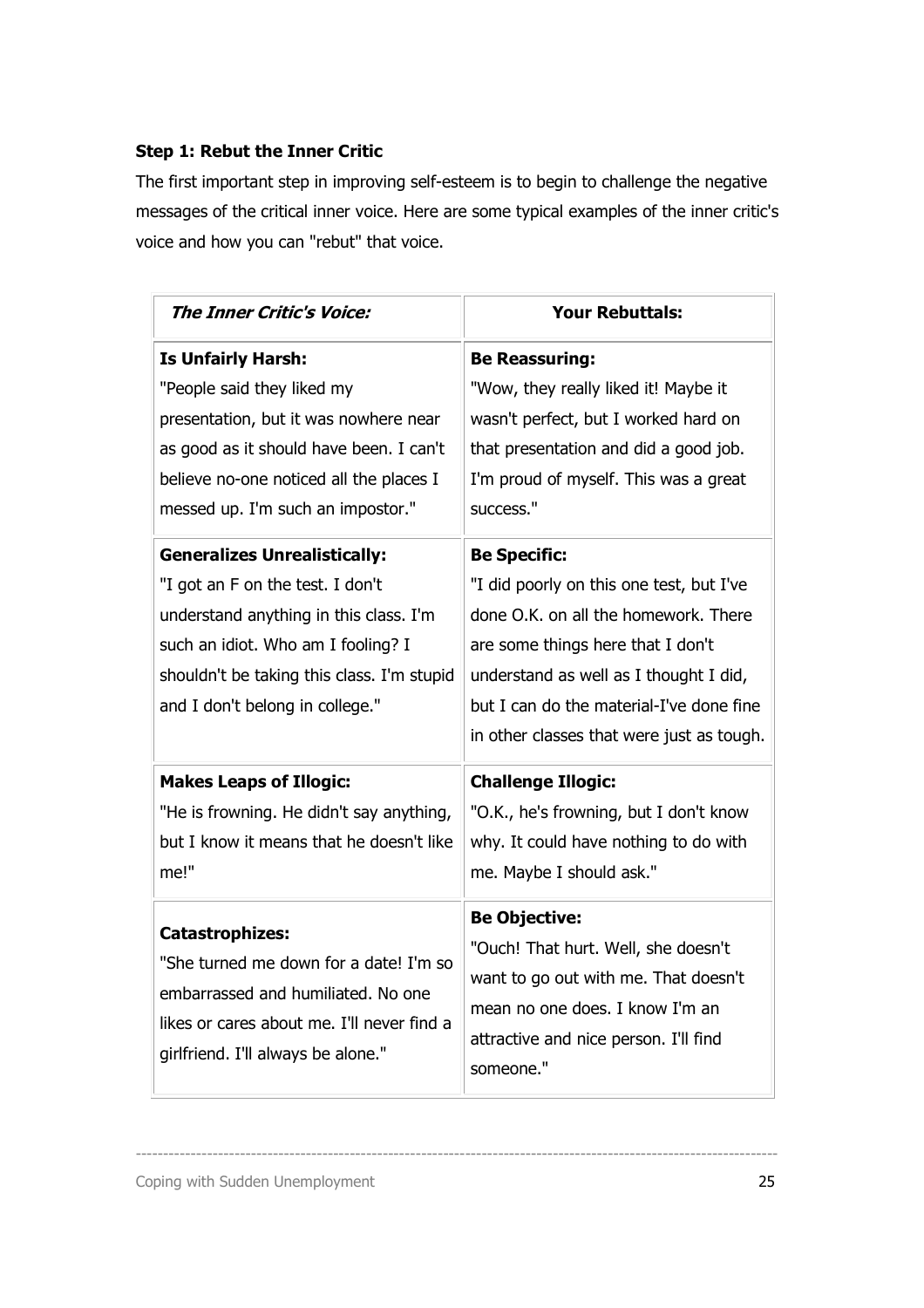#### Step 2: Practice Self-Nurturing

Rebutting your critical inner voice is an important first step, but it is not enough. Since our self-esteem is in part due to how others have treated us in the past, the second step to more healthy self-esteem is to begin to treat yourself as a worthwhile person.

Start to challenge past negative experiences or messages by nurturing and caring for yourself in ways that show that you are valuable, competent, deserving and lovable. There are several components to self-nurturing:

#### Practice Basic Self-Care

Get enough sleep, eat in a healthy fashion, get regular exercise, practice good hygiene, and so forth.

#### Plan Fun & Relaxing Things for Yourself

You could go to a movie, take a nap, get a massage, plant a garden, buy a pet, learn to meditate-whatever you enjoy.

#### Reward Yourself for Your Accomplishments

You could take the night off to celebrate good grades, spend time with a friend, or compliment yourself for making that hard phone call.

#### Remind Yourself of Your Strengths & Achievements

One way is to make a list of things you like about yourself. Or keep a 'success' file of awards, certificates and positive letters or citations. Keep momentos of accomplishments you are proud of where you can see them.

#### Forgive Yourself When You Don't Do All You'd Hoped

Self-nurturing can be surprisingly hard if you are not used to doing it. Don't be critical of yourself (remember that inner voice!) when you don't do it just right.

#### Self-Nurture Even When You Don't Feel You Deserve It

"Fake it" until you can "make it." When you treat yourself like you deserve to feel good and be nurtured, slowly you'll come to believe it.

---------------------------------------------------------------------------------------------------------------------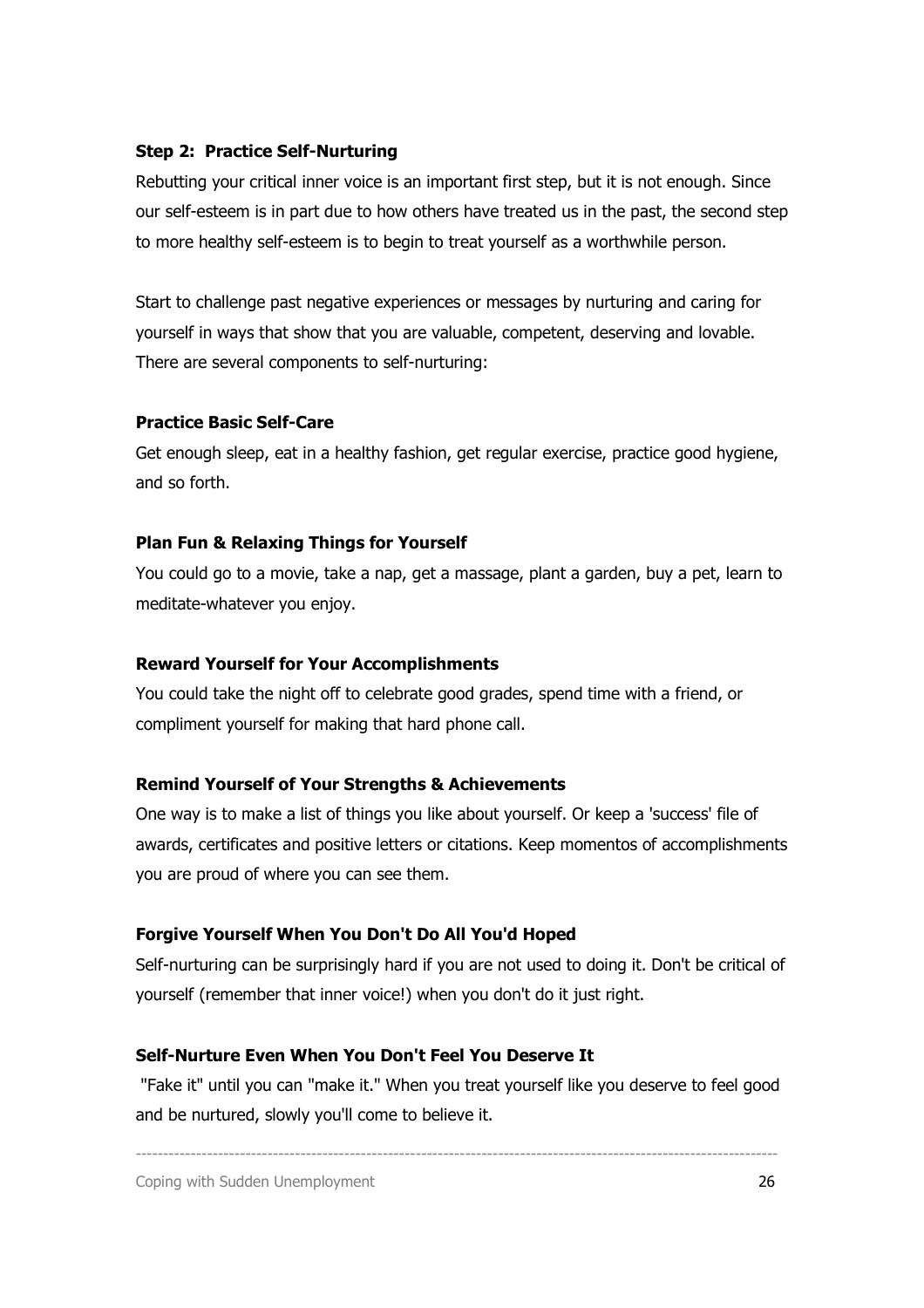### Step 3: Get Help From Others

Getting help from others is often the most important step a person can take to improve his or her self-esteem, but it can also be the most difficult. People with low self-esteem often don't ask for help because they feel they don't deserve it. But since low selfesteem is often caused by how other people treated you in the past, you may need the help of other people in the present to challenge the critical messages that come from negative past experiences.

Here are some ways to get help from others:

#### Ask for Support from Friends

- Ask friends to tell you what they like about you or think you do well.
- Ask someone who cares about you to just listen to you "vent" for a little while without trying to "fix" things.
- Ask for a hug.
- Ask someone who loves you to remind you that they do.

Now you need to make your plan! Using the three steps listed above, write out what you will do to maintain or develop your self-esteem.

Here are some helpful hints:

- Write down any negative thoughts you are having about yourself and rebut them.
- Be specific as vague statements don't mean a lot when you are planning to nurture yourself. For example: people involved, times of the day, rewards for certain activities.

---------------------------------------------------------------------------------------------------------------------

**Coping with Sudden Unemployment** 27 and 27 and 27 and 27 and 27 and 27 and 27 and 27 and 27 and 27 and 27 and 27 and 27 and 27 and 27 and 27 and 27 and 27 and 27 and 27 and 27 and 27 and 27 and 27 and 27 and 27 and 27 and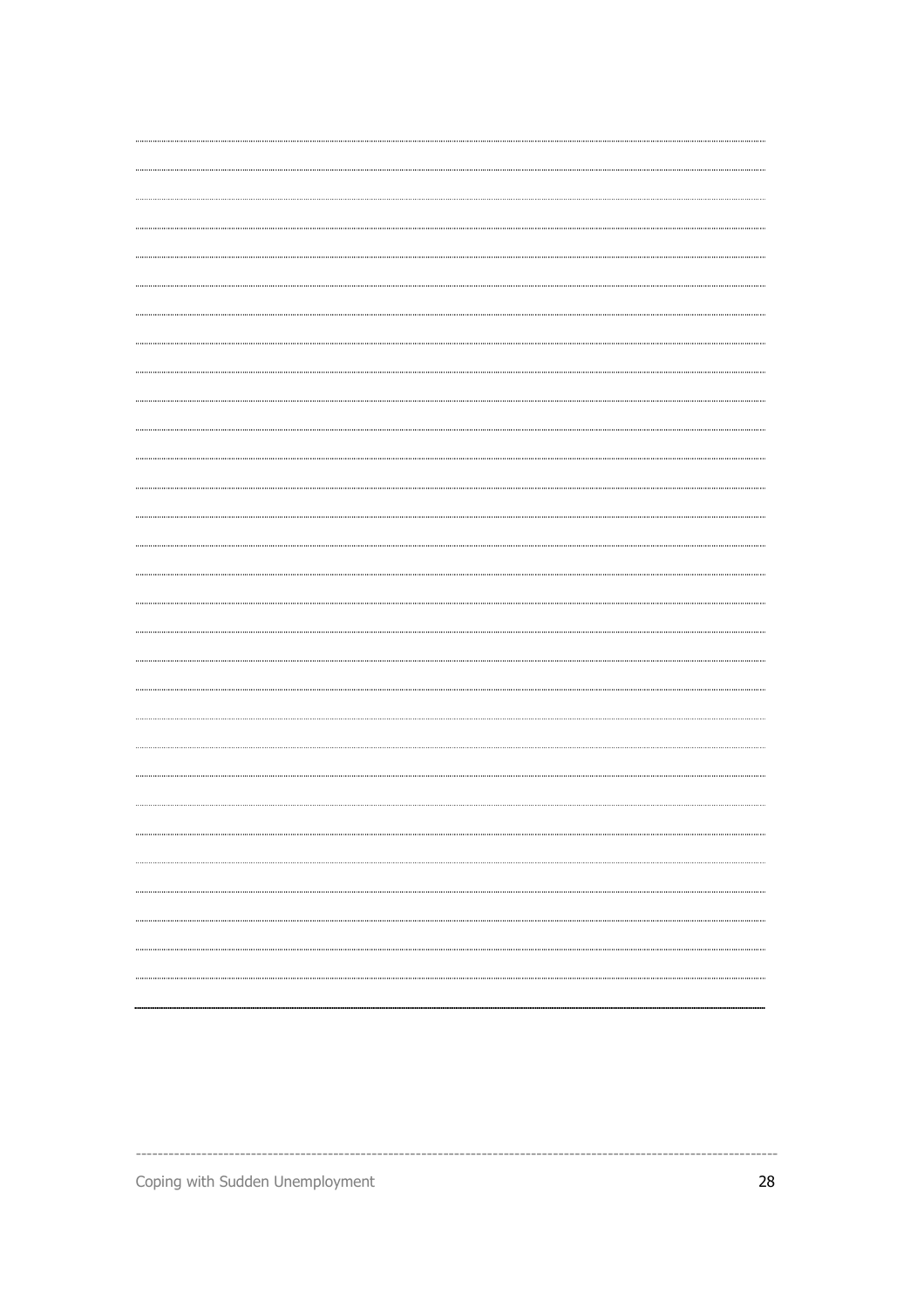# Focusing On the Job

'Focusing on the Job' starts to prepare you to make the first step to finding your new career.

To do this you will be:

- 1. Identifying your current skills, qualities and attitudes
- 2. Goal setting to develop skills
- 3. Developing your confidence in self-promotion
- 4. Outlining your preferred work environments

# Skills, Qualities And Attitudes

Firstly, the list below is broken into three categories – skills, qualities and attitudes. Look at the list and check that you understand what each one is.

- 1. Highlight or tick the ones you already have.
- 2. Put a cross beside any that definitely aren't important or relevant to your area of work.

| <b>Skills</b>              | <b>Qualities</b>        | <b>Attitude</b>     |
|----------------------------|-------------------------|---------------------|
| Able to prioritise         | Ambitious               | Caring              |
| Book keeping               | Bright personality      | Easy to get on with |
| Brick laying               | Compassionate           | Enjoys work         |
| Carpentry                  | Considerate creative    | Enthusiastic        |
| Communication skills- oral | Efficient               | Friendly            |
| and listening              | Fair                    | Helpful             |
| Communication skills -     | Generous                | Industrious         |
| written                    | Get on well with others | Loving              |
| Chair person               | Gets the job done       | Motivated positive  |
| Computer-keyboard          | Good team player        | Passionate          |
| Cross cultural             | Honest                  | Responsible         |

---------------------------------------------------------------------------------------------------------------------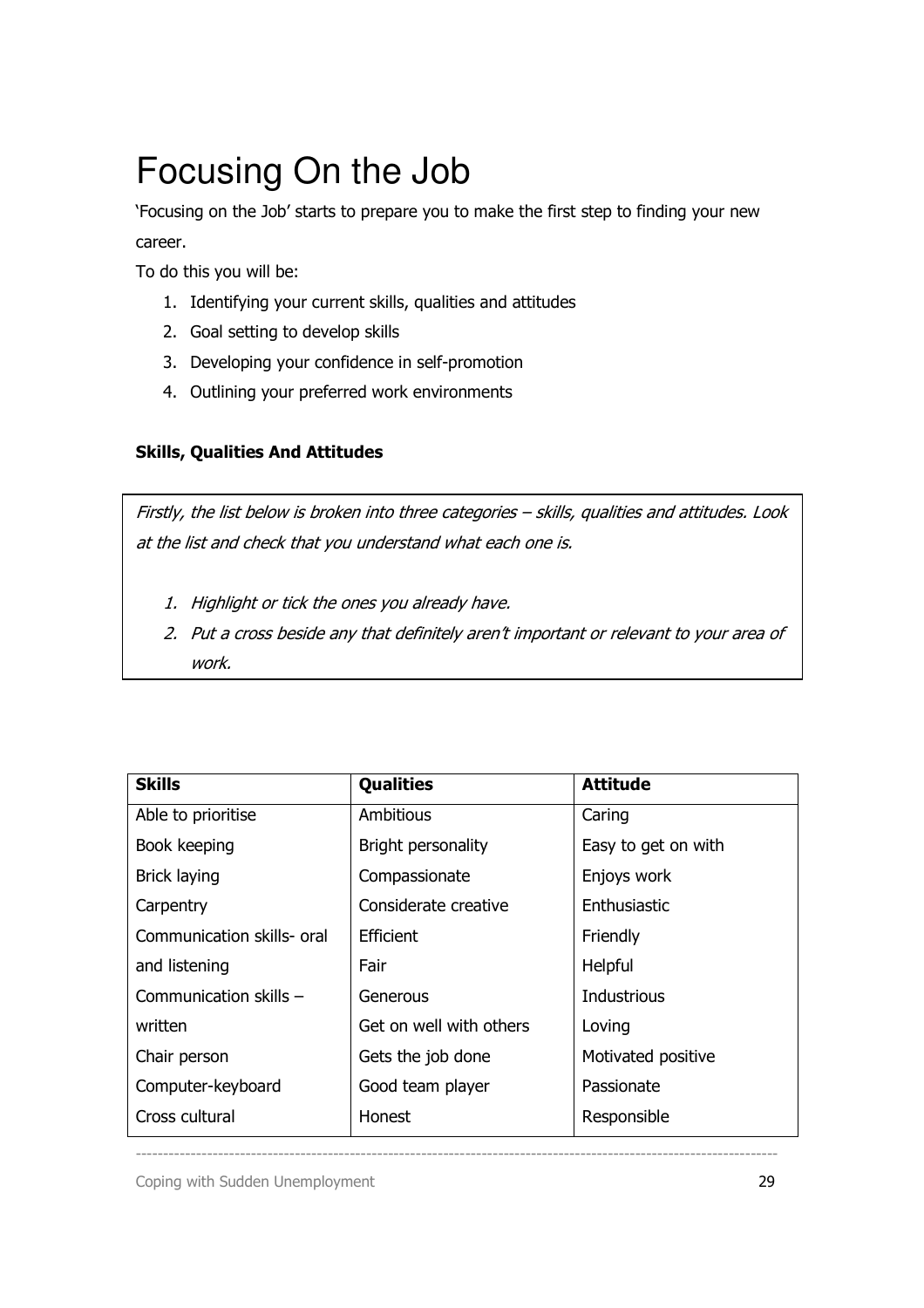| understanding and     | Kind leadership          | Safety conscious |
|-----------------------|--------------------------|------------------|
| awareness             | Loyal                    | Respectful       |
| Database              | Organised                |                  |
| Driving               | Pays attention to detail |                  |
| English language      | People person            |                  |
| Excel - spreadsheet   | Productive               |                  |
| Filing                | Reliable                 |                  |
| Fencing               | Responsible              |                  |
| Good with people      | Sense of humor           |                  |
| Grammar and spelling  | Thoughtful               |                  |
| Graphic design        | Well groomed             |                  |
| Microsoft word        | Well spoken              |                  |
| Minute taking         |                          |                  |
| Networking            |                          |                  |
| Office management     |                          |                  |
| Operate equipment and |                          |                  |
| machinery             |                          |                  |
| Plumbing              |                          |                  |
| Public speaking       |                          |                  |
| Receptionist          |                          |                  |
| <b>Sales</b>          |                          |                  |
| Shearing/crutching    |                          |                  |
| Supervising staff     |                          |                  |
|                       |                          |                  |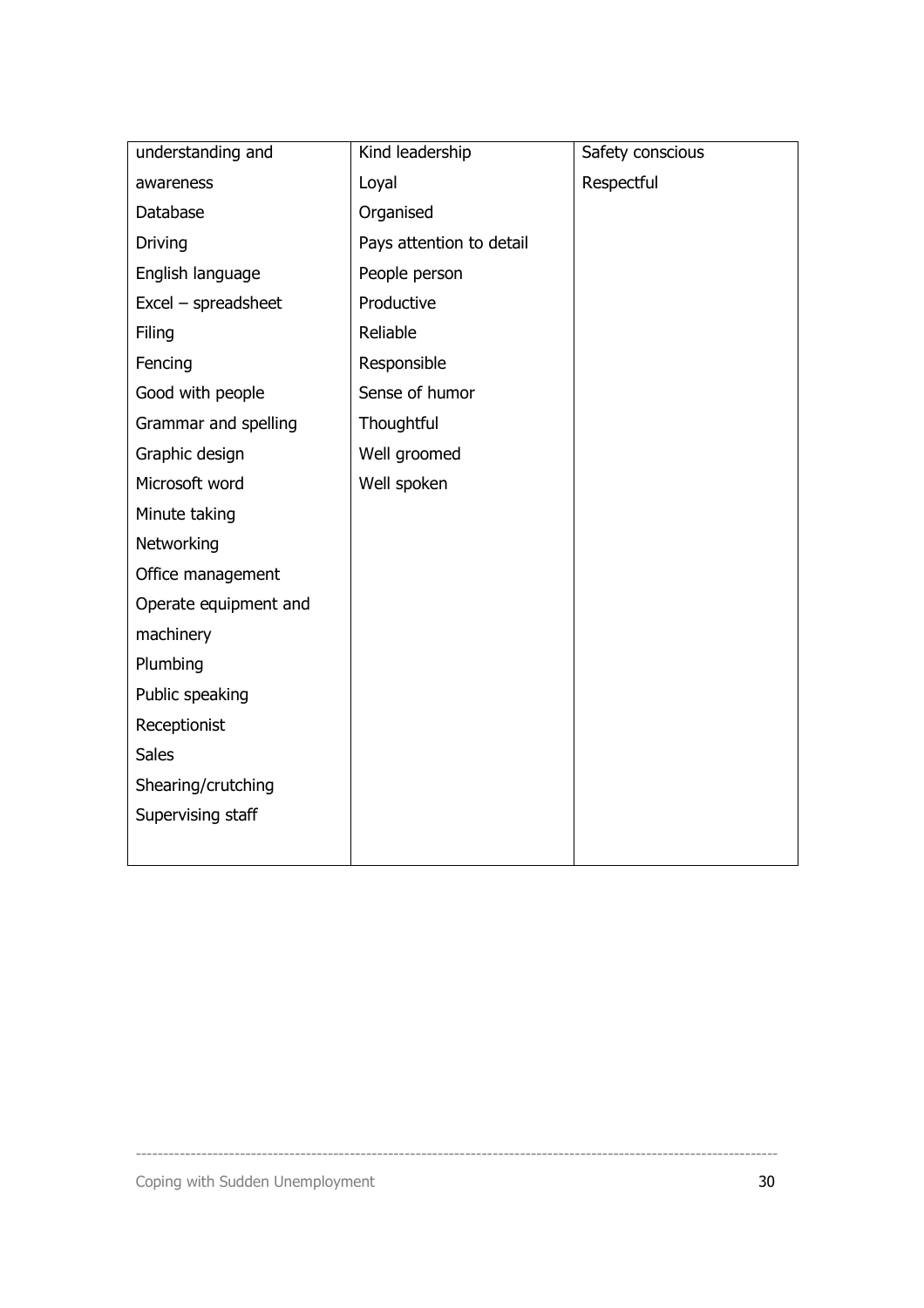1. Make a list of all the skills an employer will want in any job you go for (the ads in the paper will help with this).

2. Make a list of skills that you do not currently have, but would like to develop in the near future.

- 3. For each skill you would like to develop, list one or two ways you could learn or practice those skills and the name of anyone who could assist you with this.
- Eg. Computer skills
	- Do a course or get a 'teach yourself typing' program
	- Practice at the library or community center

--------------------------------------------------------------------------------------------------------------------- Coping with Sudden Unemployment 31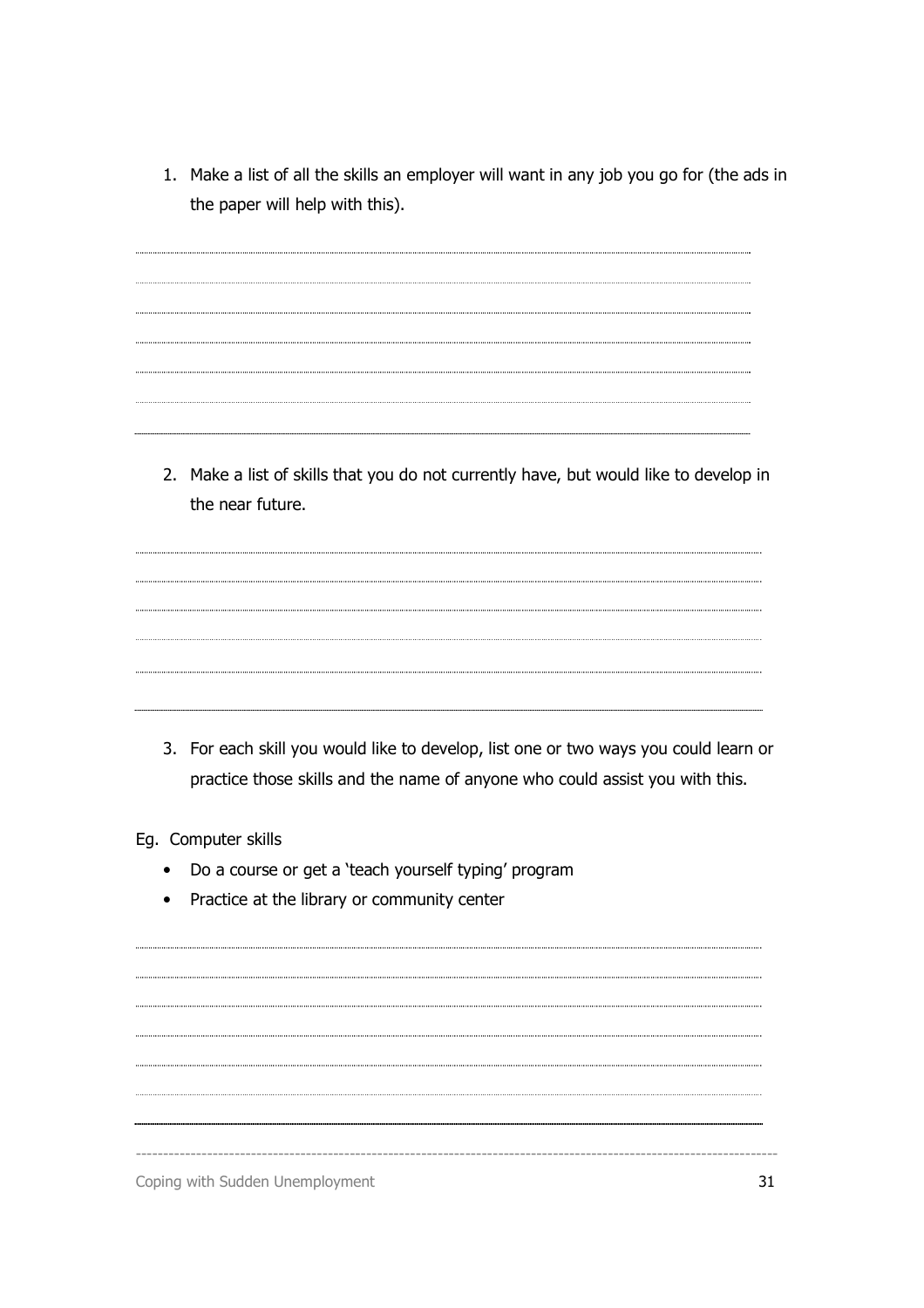### The 2 Minute Role Play

The 2 minute role play can help you in two ways:

- 1. Develop your confidence when you are talking about your skills and abilities.
- 2. Start to improve your interviewing skills.

Ask a family member or a friend to be the interviewer in this role play.

#### Scenario

The interview has just started. The opening question by the interviewer is "Tell me about yourself." Try to talk about yourself for 2 minutes. You should try to include the following topics:

- Career goals and interests
- Your accomplishments and qualifications
- Your work values
- Your recent work experience

You can discuss these topics in any order, but try to include something about all 4 points. When you are finished, ask your interviewer the following questions.

#### Q1. Was my story interesting?

#### Q2. Was it convincing?

--------------------------------------------------------------------------------------------------------------------- Coping with Sudden Unemployment 32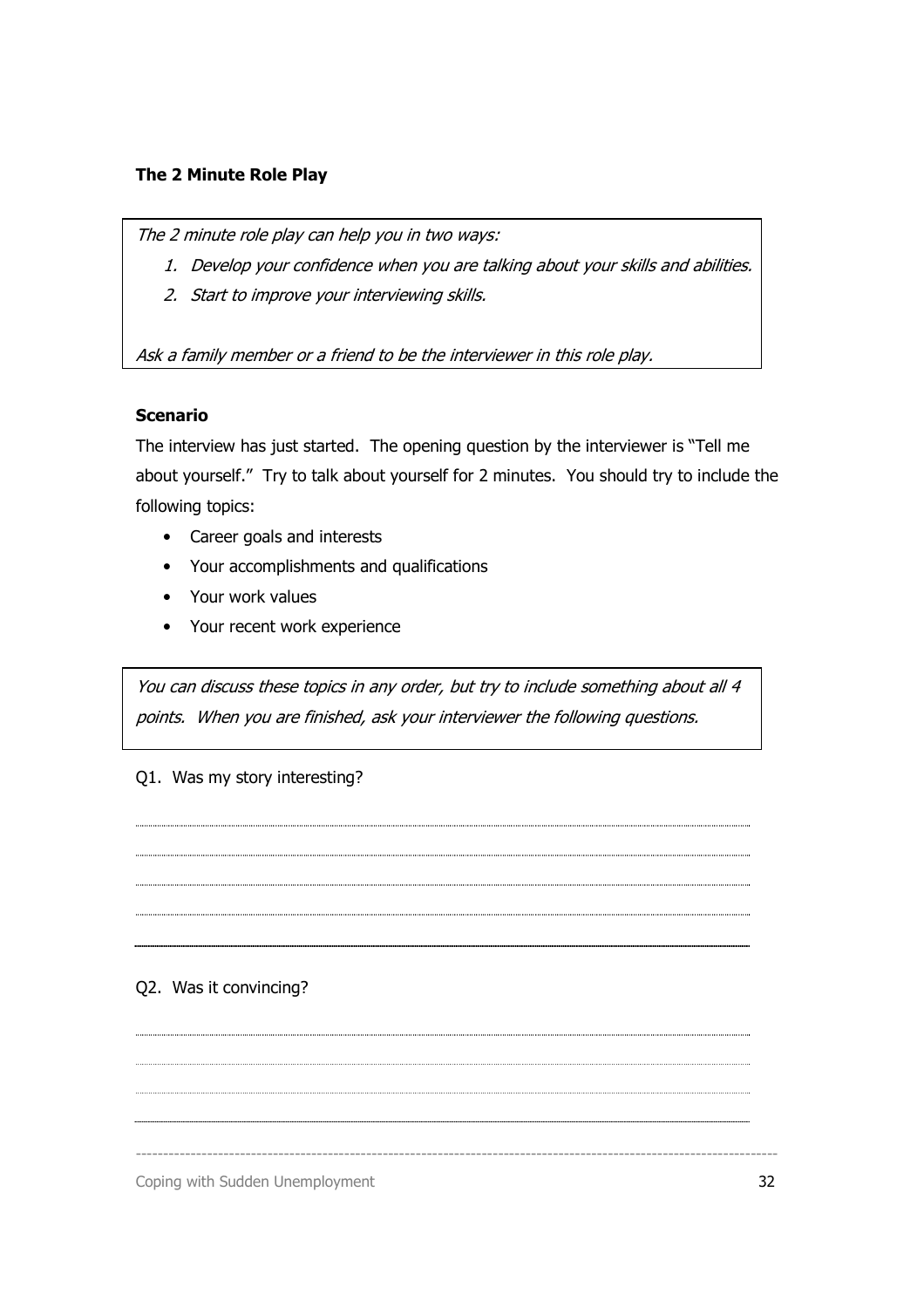## Q3. Was anything left out?

Q4. How could I make my response better?

Have a think about the feedback you received. Make a list of how you will improve your 2 minute role play and try this activity at another time.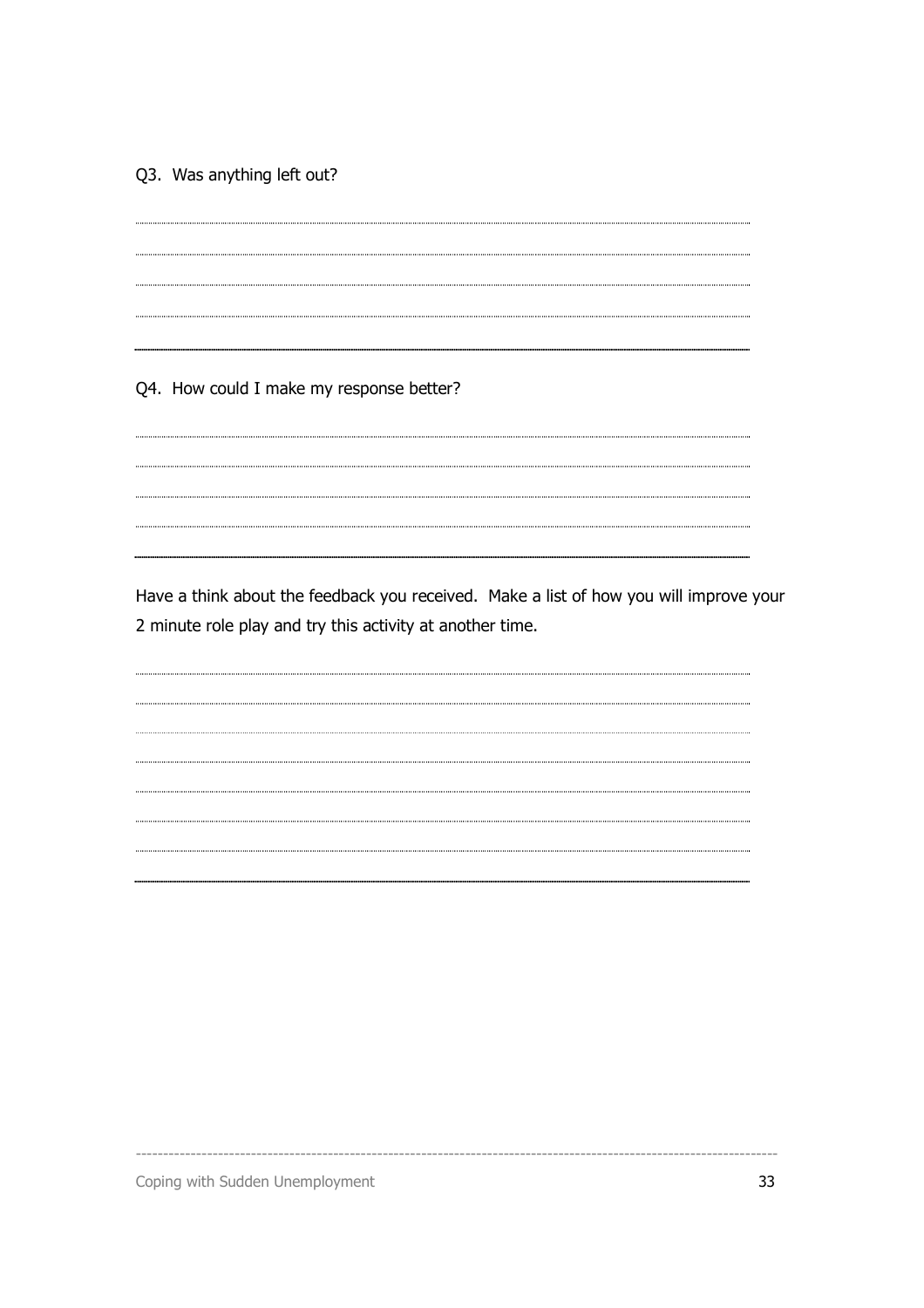#### Your Work Environment:

The final activity of this section focuses on outlining the best possible work environment for you. When it comes to applying for jobs, you may not be able to have all your requirements fulfilled, but if you don't identify your preferences you won't know where to begin.

Use the following three categories to identify which work environment is best for you:

- 1. The physical environment office, outdoors, location, parking, public transport
- 2. People associations Work in a team, work alone, what type of people do you work best with
- 3. Working hours- shift work, regular 9 -5, weekend work etc

What is your ideal working environment?

What working environment would you refuse to accept?

---------------------------------------------------------------------------------------------------------------------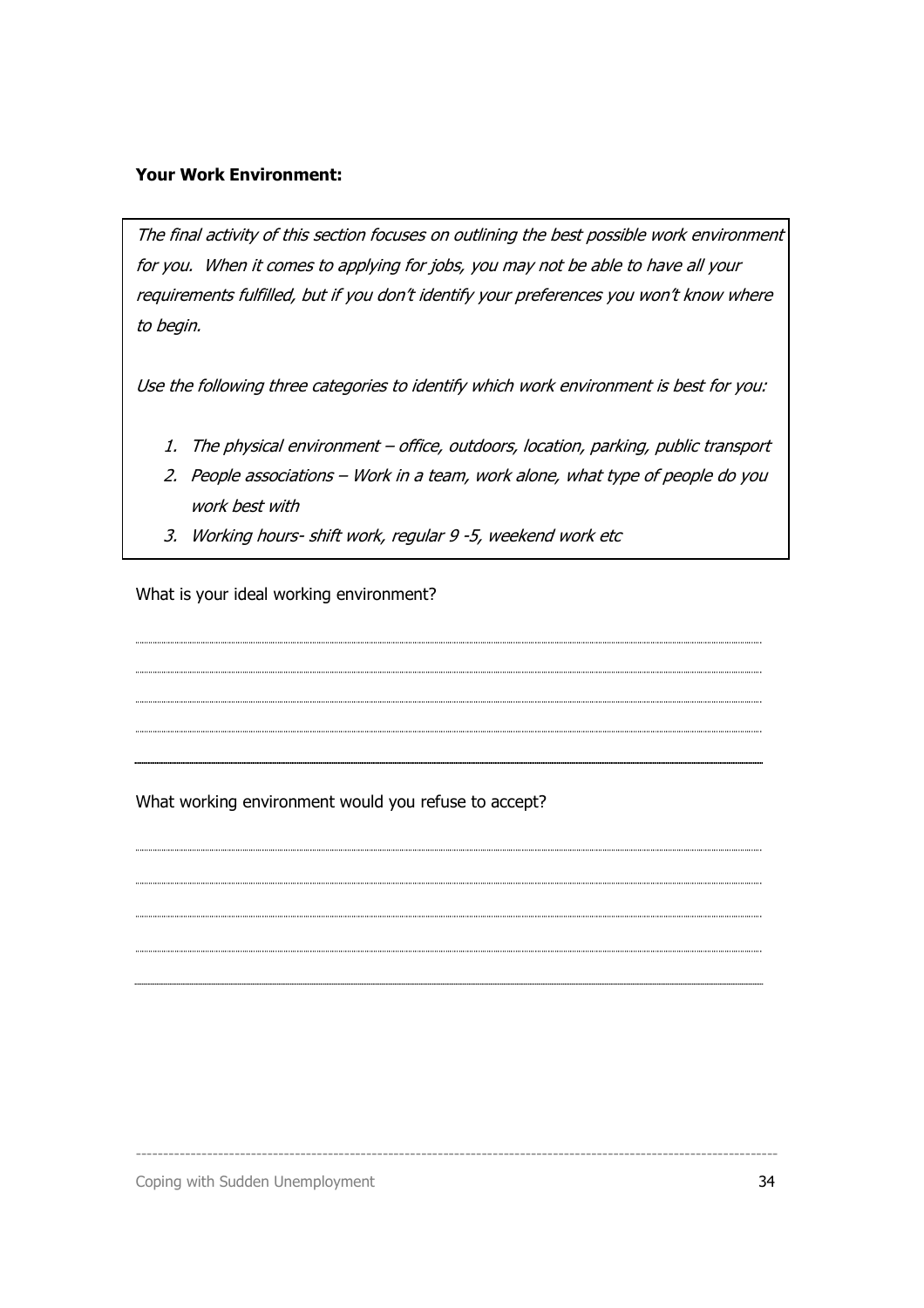# Your New Beginning

Congratulations on completing your self reflection and goal setting activities. This is quite an achievement! Let's recap on what you have achieved:

You have:

- Actively acknowledged how loosing your job affected you.
- Established goals to achieve a balanced and healthy lifestyle.
- Reviewed your values and explored what needs your personality type requires.
- Set specific goals to ensure you care for yourself and maintain a healthy selfesteem.
- Identified your skills, qualities and attitudes while also making plans to develop these further.
- Established what type of working environment appeals to you.

And most importantly you have committed yourself to working through the neutral zone of your transition. It is now time for you to take what you have learnt about yourself and apply it to your next step – finding your job! Good luck, we hope the time and effort you have spent on your activities will benefit your choice in a new and fulfilling career.